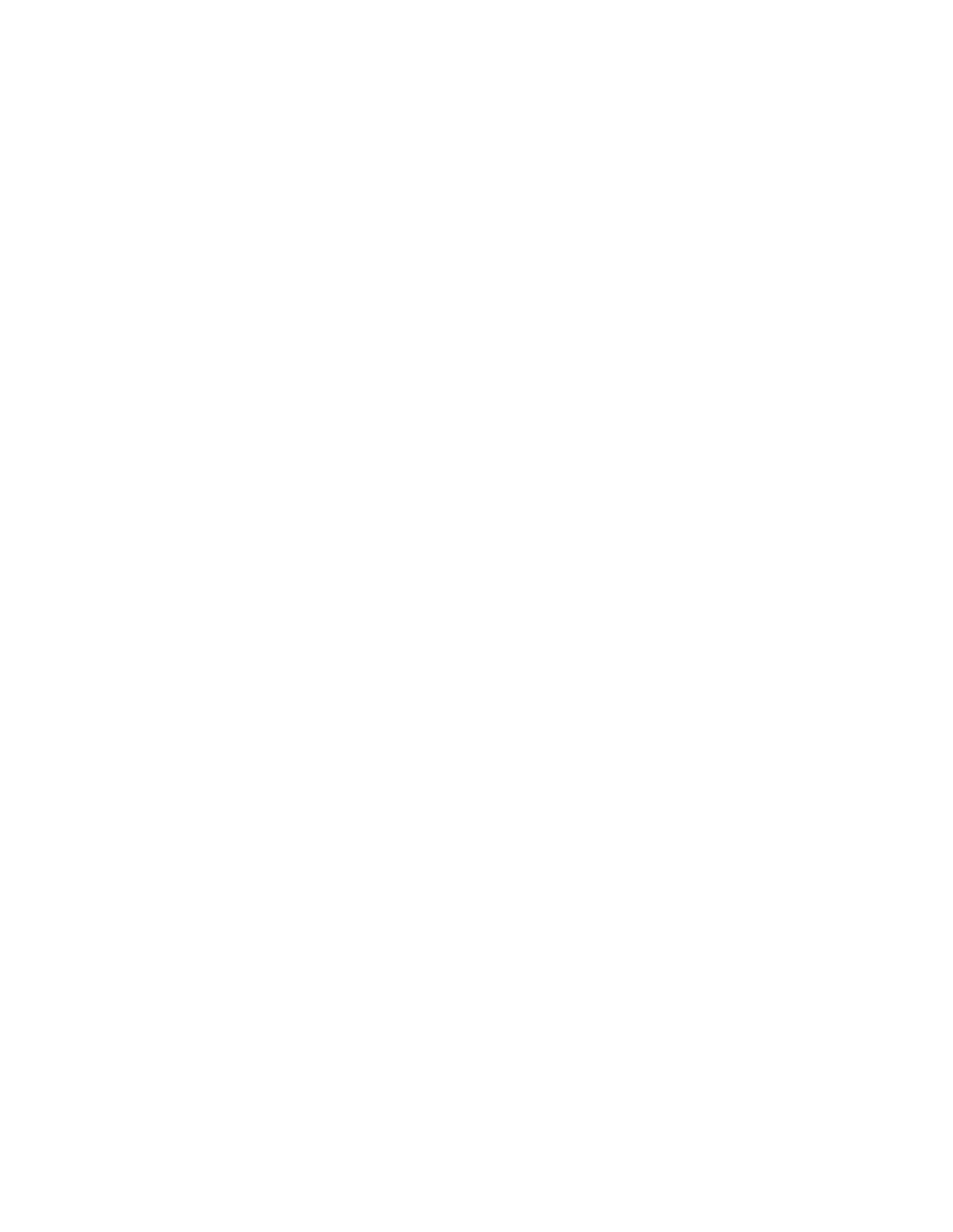#### **Correct citation for this publication:**

Ford J.K.B., Rambeau A.L., Abernethy R.M., Boogaards M.D., Nichol L.M., and Spaven L.D. 2009. An Assessment of the Potential for Recovery of Humpback Whales off the Pacific Coast of Canada. DFO Can. Sci. Advis. Sec. Res. Doc. 2009/015. iv + 33 p.

#### **ABSTRACT**

Humpback whales off Canada's Pacific coast are listed as Threatened under the Species-at-Risk Act. A draft Recovery Strategy for this humpback whale population is being prepared by DFO in 2008, but insufficient information has been available to set quantitative recovery goals in that document. Here, we present an assessment of recovery potential of Pacific humpback whales in Canadian waters to provide a basis for on-going recovery planning for this population. For this assessment, we used an archive of photo-identifications of individual humpback whales collected during 1992-2006 to estimate population abundance and trends using capture-recapture techniques. These analyses indicate that the humpback whale population has grown rapidly since the beginning of this time series at an estimated annual rate of 4.1% (95% confidence limits, 3.9-5.1%) due to recruitment and a high survival rate of 97.6% (96.0-99.2%). This population growth rate is consistent with recent estimates for the North Pacific population as a whole. The best estimate of abundance for humpback whales in British Columbia waters is 2145 whales (1970-2331) in 2006. This is still considerably fewer than the minimum of 4000 animals estimated to have existed off the west coast of Vancouver Island in 1905, before large-scale whaling commenced. Current threats to survival and recovery of this humpback whale population include vessel strikes, entanglement in fishing gear, increasing underwater noise, and prey limitation. None of these threats appears to be affecting the population's growth rate. A Potential Biological Removal (PBR) of 21 animals/year is calculated for this population for allowable harm assessment purposes.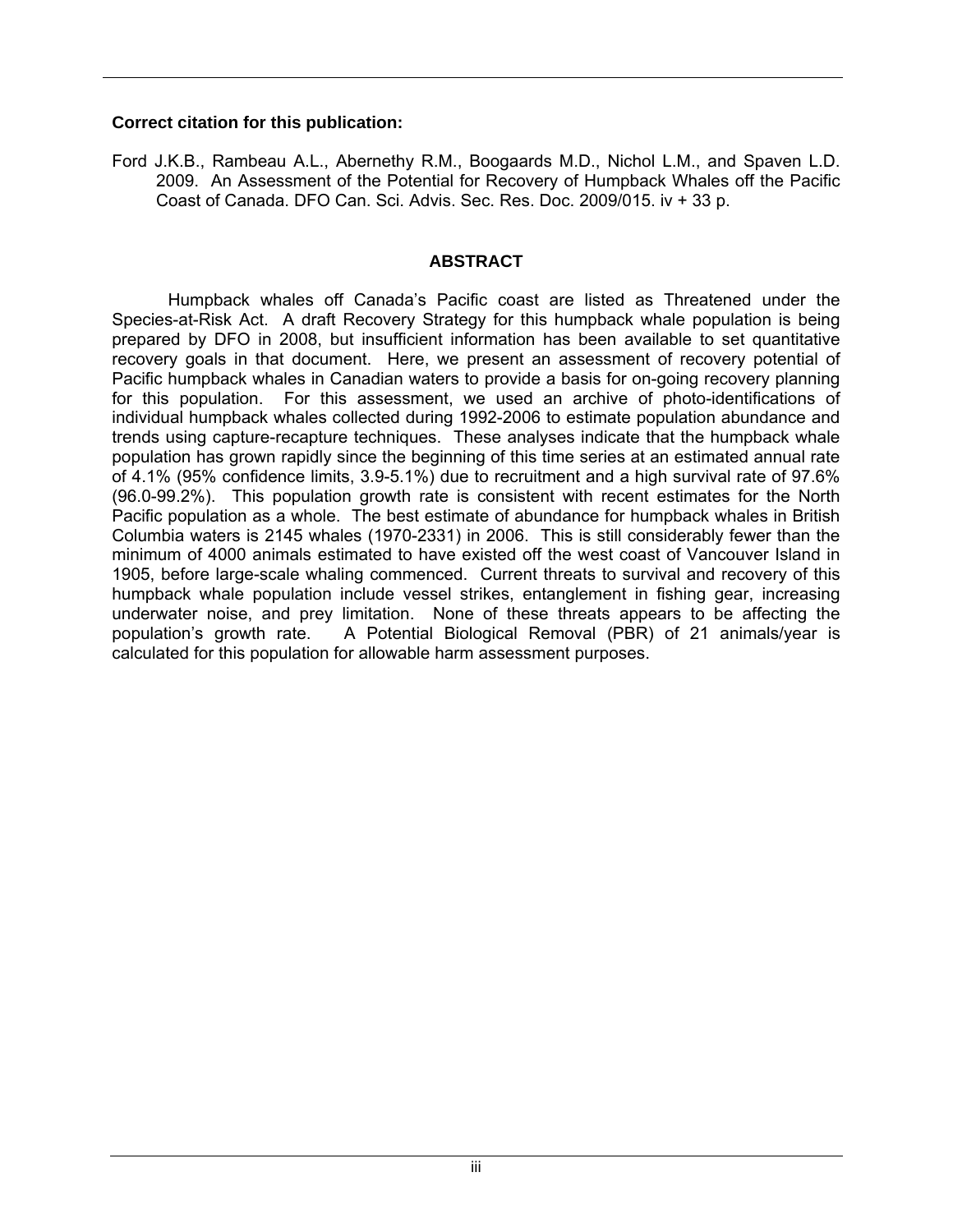# **RÉSUMÉ**

Les rorquals à bosse au large de la côte canadienne du Pacifique sont désignés comme espèce en voie de disparition en vertu de la *Loi sur les espèces en péril*. Une ébauche de la stratégie de rétablissement de cette population de rorquals à bosse a été préparé par le ministère des Pêches et des Océans (MPO) en 2008, mais l'information était alors insuffisante pour fixer des objectifs de rétablissement quantitatifs. Nous présentons donc ici une évaluation du potentiel de rétablissement des rorquals à bosse du Pacifique dans les eaux canadiennes pouvant servir de base à la planification continue du rétablissement de cette population. Aux fins de l'évaluation, nous avons utilisé des archives de photographies d'identification de différents rorquals à bosse qui ont été recueillies de 1992 à 2006 pour estimer l'abondance de la population et les tendances grâce à un recensement par capture et recapture. Ces analyses montrent que la population de rorquals à bosse a connu une croissance rapide depuis le début de cette série chronologique, avec un taux annuel estimé de 4,1 % (limites de confiance de 95 %, de 3,9 à 5,1 %) en raison du recrutement et d'un taux de survie élevé de 97,6 % (96,0 à 99,2 %). Le taux de croissance de cette population correspond aux estimations récentes pour l'ensemble de la population du Pacifique Nord. La meilleure estimation de l'abondance des rorquals à bosse dans les eaux de la Colombie-Britannique était de 2 145 individus (entre 1 970 et 2 331) en 2006. Ce nombre est encore beaucoup moins élevé que le minimum de 4 000 individus estimés vivant au large de la côte ouest de l'île de Vancouver en 1905, avant le début de la chasse à la baleine à grande échelle. Les menaces actuelles à la survie et au rétablissement de cette population de rorquals à bosse incluent les collisions avec les navires, l'emmêlement dans des engins de pêche, l'augmentation des bruits sous-marins et la limitation du nombre de proies. Aucune de ces menaces ne semble influer sur le taux de croissance de cette population. Un prélèvement biologique potentiel (PBP) de 21 individus par année est calculé pour cette population aux fins d'évaluation des dommages admissibles.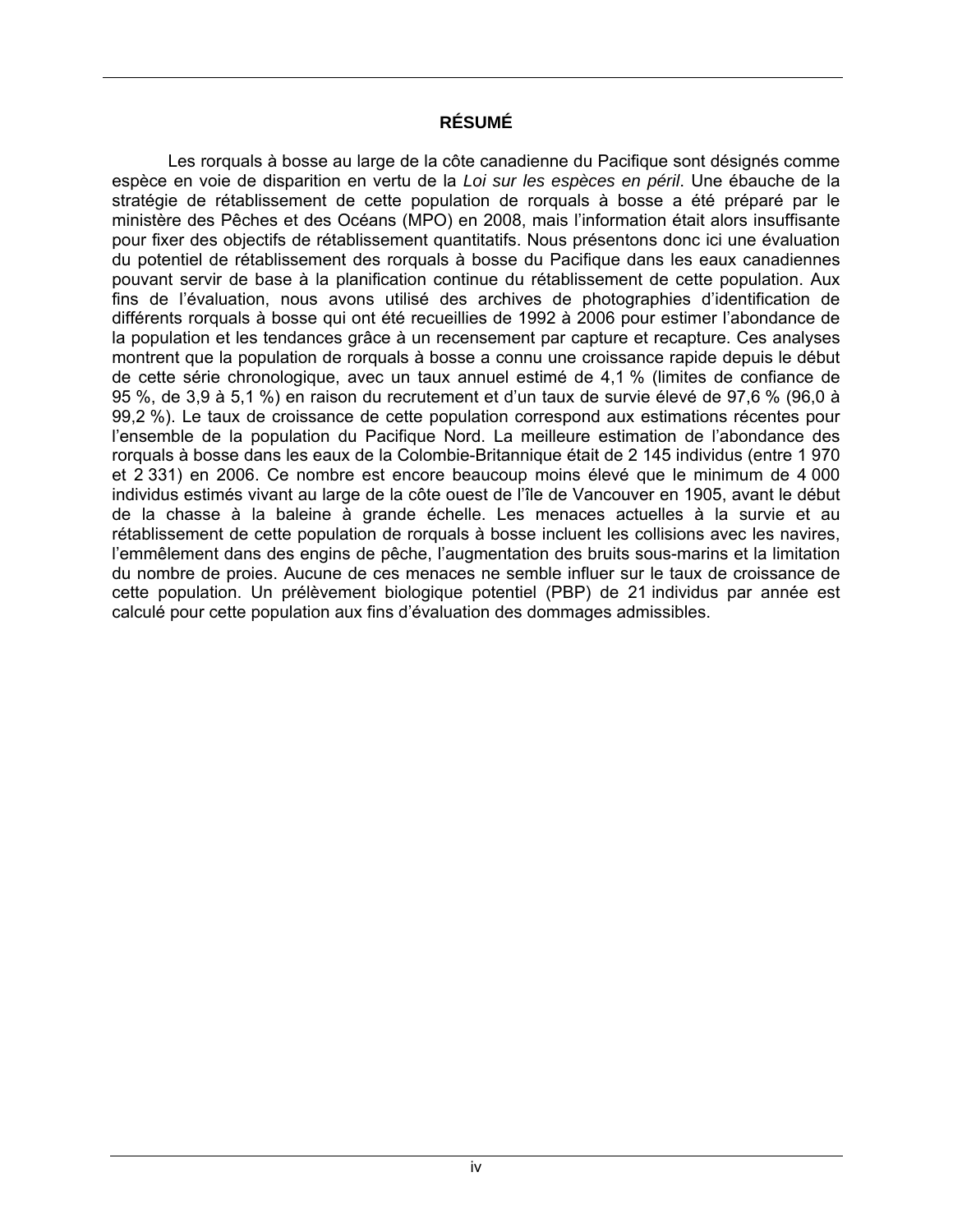## **INTRODUCTION**

In 1985, the North Pacific humpback whale population was designated Threatened by the Committee on the Status of Endangered Wildlife in Canada (COSEWIC). The status of this population was reassessed and confirmed in May 2003. Reasons for this designation include "humpback whales that use British Columbia waters appear to be well below historical numbers and have not returned to some portions of their former range". This population became legally listed under the Canadian Species-at-Risk Act (SARA) in 2005.

As required by SARA, a Recovery Strategy for humpback whales in Canada is currently being prepared by Fisheries and Oceans Canada with completion scheduled for early 2009. Once accepted by the Minister of Fisheries and Oceans, an Action Plan will be developed to achieve recovery goals and objectives developed in the Recovery Strategy.

DFO Science has recently established a Recovery Potential Assessment (RPA) process to provide information and science advice for meeting SARA requirements for listed species, and for deciding whether to add species to the list (DFO 2007a). An RPA is intended to assess current population status, identify the scope of human induced mortality, and describe the characteristics and availability of critical habitat. Our intention in this report is to provide an assessment of the recovery potential of humpback whales in Pacific Canada that will serve as the scientific basis for establishing population targets and assist in efforts to achieve other recovery objectives and goals described in the draft Recovery Strategy (Fisheries and Oceans 2008a).

#### **SPECIES BIOLOGY**

The humpback whale *Megaptera novaeangliae* is a medium-to-large baleen whale that occurs in all the world's oceans, although it is uncommon in Arctic waters. It is a member of the Family Balaenopteridae, along with blue, fin, sei, and minke whales, but due to its substantial morphological differences from these species, it is placed in its own mono-specific genus. Humpback whales typically reach lengths of about 13 m for males and 14 m for females. Adult humpback whales weigh an average of 34,000 kg, and up to 45,000 kg. The species is easily recognizable due to its stocky body shape, long pectoral flippers (to almost 1/3 of the body length), rounded tubercles on the rostrum ("head knobs"), and tendency to raise its flukes when diving. It is well known for its frequent aerial displays, including breaches, tail slaps, and flipper slaps. The species is also noted for its long, complex underwater songs, sung by males primarily while en route to or on low latitude wintering areas.

 Like many species of baleen whales, the humpback whale is strongly migratory. The whales spend much of the year, generally spring through fall, in feeding areas that are located in productive cool waters in high latitudes. In late fall, most humpbacks migrate to low-latitude tropical or sub-tropical wintering areas where breeding takes place. These wintering areas are often associated with shallow coastal areas of continents or around offshore island groups. In the North Pacific, wintering areas include the Hawaiian Islands, coastal waters of western Mexico and the Revillagigedo Islands, Central America, the Philippines, and Ryukyu and Ogasawara island groups of Japan. Mating is thought to take place while en route to and in wintering areas. As humpback whales have an 11-12 month gestation period (Chittleborough 1958), most calves are born in these low-latitude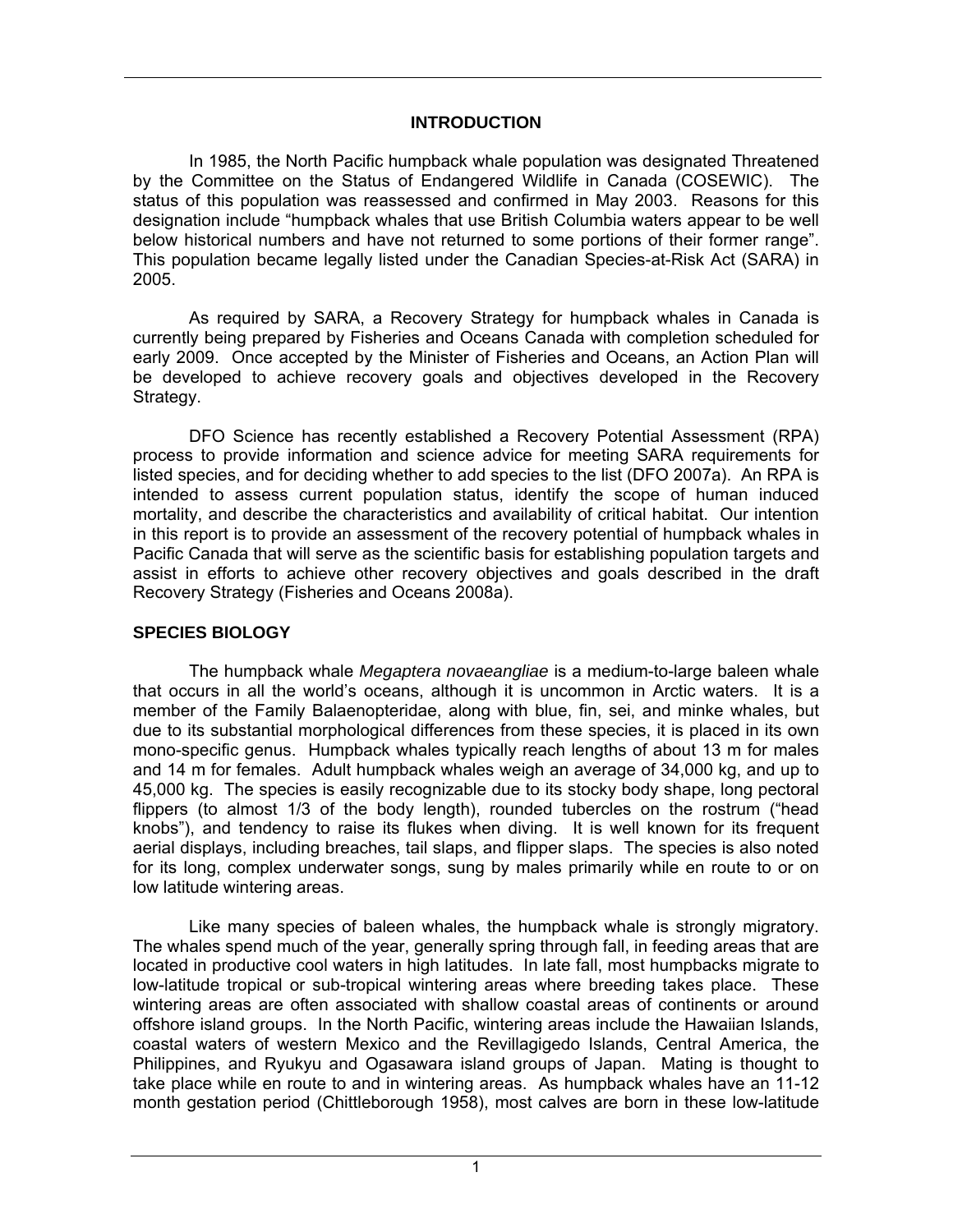locations. Calving in such warm water areas is thought to provide an energetic benefit for growing calves and/or to reduce the risk of calf predation by mammal-eating killer whales, which are typically more common in high latitude feeding areas (Corkeron and Connor 1999; Conner and Corkeron 2001; Clapham 2001). Females give birth to a single calf at intervals of 1-5 years, but mostly commonly every two years. Newborn calves are about 4.5 meters long at birth, and are weaned at about one year of age, though some beginning taking food at about 6 months. Both sexes reach sexual maturity at an average of 5 years and length of about 12 meters. Physical maturity is not reached until 8-12 years following sexual maturity (Clapham and Mead 1999). Longevity is at least 48 years (Chittleborough 1965).

Due to their cosmopolitan distribution and highly migratory behaviour, humpback whales occupy a wide variety of habitats. Wintering areas in both hemispheres are mostly located between 10° and 23°, and little if any feeding takes place in these areas. In summer, the whales feed extensively in productive cold water areas generally between 35º and 65º. Feeding areas include both nearshore and offshore waters. Migratory paths taken by humpbacks between winter and summer concentration areas are poorly known, but they include both coastal and oceanic waters. Humpback whale populations are highly structured genetically both between and within ocean basins (Baker et al. 1994). Within an oceanic area, populations are segregated into discrete subpopulations which are not separated by geographic barriers. Much of this segregation appears to be due to maternally-directed fidelity to particular feeding areas. Considerable mixing of these subpopulations may take place in wintering areas.

The humpback whale is a 'gulp' or 'lunge' feeder that preys on dense patches of zooplankton or shoals of small fishes. This feeding technique involves engulfing large volumes of mixed water and prey, facilitated by a highly extensible throat, then collecting the prey as water is released using relative short and course baleen plates. Humpback whales use a variety of tactics to corral and concentrate their prey while feeding, such as 'flick feeding' and 'bubble netting'. Humpback whales forage both alone and in cooperation with other individuals, especially when undertaking bubble net feeding. Individual whales may specialize on particular feeding techniques and prey types.

Humpback whales feed primarily on larger zooplankton such as euphausiids and crab zoea, and less so the smaller zooplankton such as copepods, which are targeted by skimming-type feeders (e.g., right whales). In the southern hemisphere, euphausiids (notably *Euphausia superba*) are the primary prey of humpback whales. In other regions, humpbacks feed on euphausiids of several genera, including *Euphausia*, *Thysanoessa*, and *Meganictyphanes*, as well as schooling fish. Species of fish targeted by humpbacks include herring (*Clupea*), mackerel (*Scomber scombrus*), sand lance (*Ammodytes*), sardines (*Sardinops* or *Sardinella*), anchovies (*Engraulis mordax*), and capelin (*Mallotus villosus*).

In high latitude feeding areas such as off the west coast of Canada, the primary activity of humpback whales is feeding. The movements of whales in this region is likely driven by the abundance and distribution of their primary prey, which can vary both intraand inter-annually (Whitehead and Carscadden 1985; Piatt et al. 1989; Payne et al. 1990).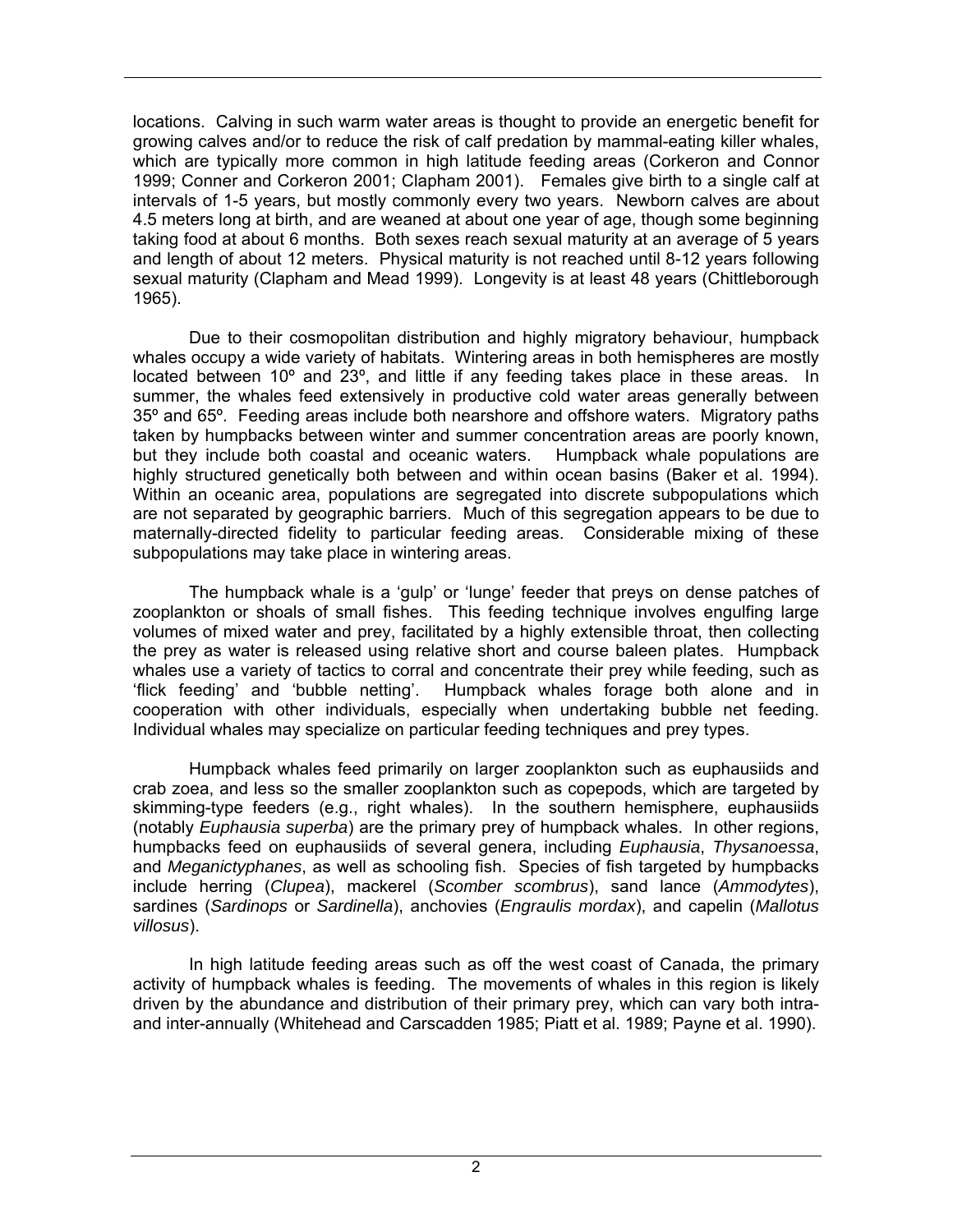# **POPULATION STRUCTURE, STATUS AND TRAJECTORY**

#### **Population Structure**

 Humpback whales in the North Pacific are segregated into a number of regional stocks or populations that differ in frequencies of mitochondrial DNA haplotypes (Baker et al. 1998). Although these populations are genetically distinct, some degree of mixing takes place among them. Under the US Marine Mammal Protection Act, three stocks of humpbacks are currently recognized in the North Pacific. These are 1) the California/Oregon/Washington stock, which feeds off the west coast of the US mainland, 2) the Central North Pacific stock, with feeding areas from Southeast Alaska to the Alaska Peninsula, and 3) the Western Pacific stock, with feeding areas around the Aleutian Islands, Bering Sea and Russia (Carretta et al. 2007). Humpback whales off the Canadian west coast have not been assigned to any of these stocks.

Knowledge of population structure in the North Pacific has advanced considerably in recent years as a result of a major international collaborative study known as SPLASH (Structure of Populations, Levels of Abundance, and Status of Humpbacks; Calambokidis et al. 2008). This three-year field effort (2004-06) involved researchers from the US, Canada, Russia, Japan, Mexico, and the Philippines, and involved extensive photoidentification<sup>1</sup> and skin biopsy sampling in both wintering and feeding areas throughout the North Pacific. Photo-identifications in both wintering and feeding areas have revealed a high degree of population structure and complex movements within and between regions. The overall pattern showed that whales in wintering areas on each side of the North Pacific (Asia in the west and mainland Mexico and Central America in the east) move to feeding areas at higher latitudes along the same side of the Pacific (Figure 1). Whales wintering off mainland Mexico and Central America move mostly to coastal areas off California, Oregon, Washington, and southern British Columbia (BC). Whales from the Hawaiian Islands wintering area move to feeding areas that extend from the Aleutian Islands to northern BC. Thus, humpback whales that feed off the Pacific coast of Canada migrate to two geographically discrete wintering areas, which have been shown to be comprised of whales that have different mtDNA haplotype frequencies (Baker et al. 1994). Further DNA analyses using the SPLASH biopsy samples to better elucidate the genetic population structure in the North Pacific are in progress.

#### **Population Abundance and Trajectory**

Globally, all humpback populations were drastically reduced by industrial whaling in the 19<sup>th</sup> and 20<sup>th</sup> centuries. Evidence suggests that up to 90-95% of the world-wide population was killed (Johnson and Wolman 1984). Whaling for humpbacks ended by international agreement in 1966, though it is now known that illegal Soviet whaling for this species continued after this date (Clapham and Mead 1999).

 $\overline{a}$  $1$  The photo-identification technique involves standardized photographs of the ventral side of the humpback whale's tail flukes taken as the animal lifts its tail above the surface to dive. Unique features including scars and pigmentation patterns allow reliable individual identification that can be applied in a range of studies (Katona and Whitehead 1981).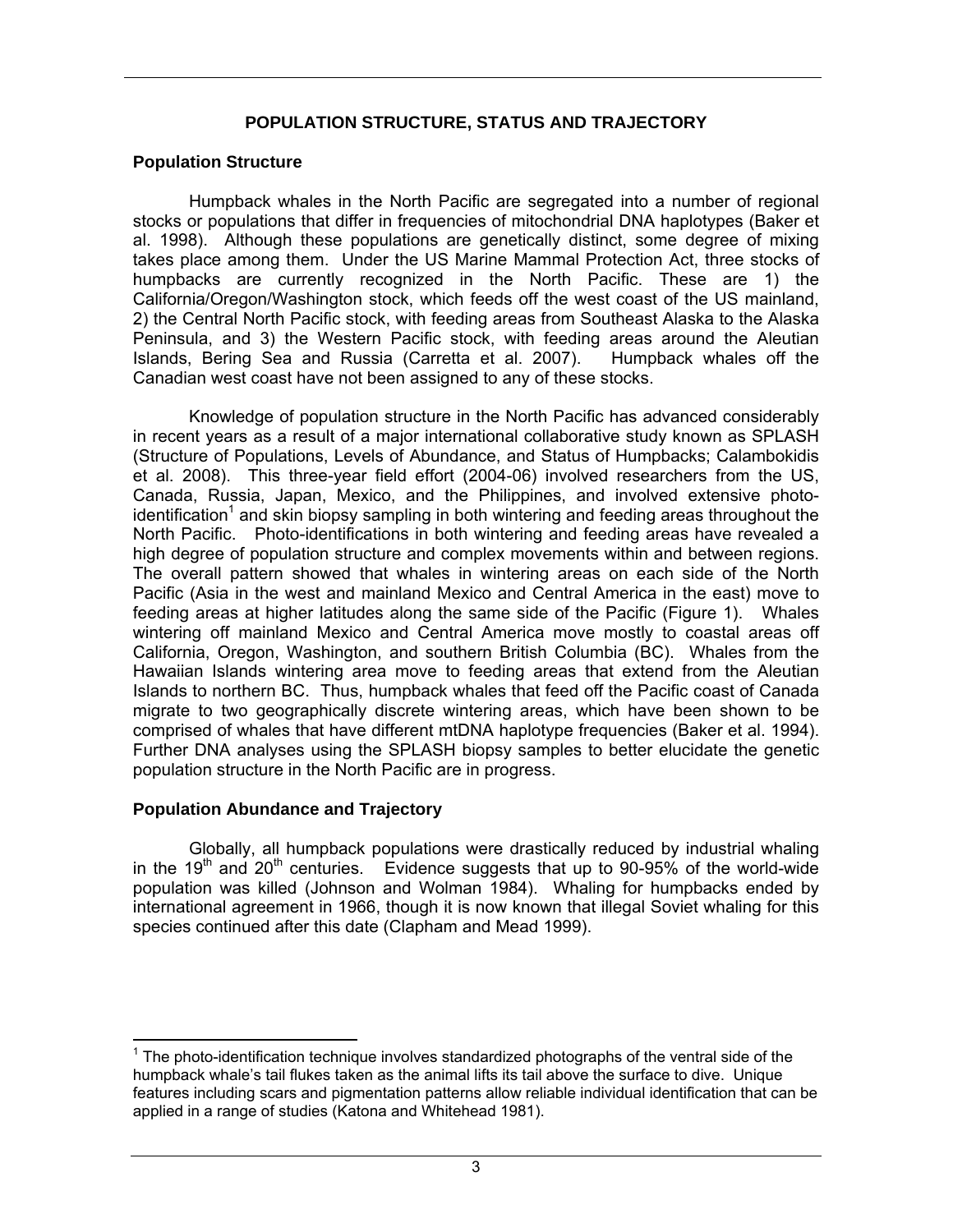#### *North Pacific*

 In the North Pacific, the pre-exploitation abundance of humpbacks has been estimated at approximately 15,000 (Rice 1977), but this was based on historical whaling data that may have been inaccurate (Calambokidis et al. 2008). It is very likely a substantial underestimate of historical abundance. The post-whaling population size in the North Pacific (>1965) has been estimated at 1,400 (Gambell 1976) and 1,200 (Johnson and Wolman 1984). However, there is considerable uncertainty regarding these estimates due to the methods used (Calambokidis and Barlow 2004). Humpback whale abundance was assessed by Calambokidis et al. (1997) using capture-recapture techniques and photo-identification data collected in the early 1990s from many, but not all, regions of the North Pacific. They estimated a total of 6,000-10,000 individuals. A more recent and improved estimate of abundance for the North Pacific has been provided by the SPLASH project. A total of 17,558 whales was estimated for wintering areas and 19,056 for feeding areas; the average of these two estimates yielded the best overall abundance estimate of 18,302 individuals (excluding calves) for the North Pacific. This estimate is substantially greater than other post-whaling estimates for the North Pacific, and suggests an annual abundance increase of 4.9-6.8%, depending on the method and time period considered (Calambokidis et al. 2008).

#### *British Columbia*

 The SPLASH project provided regional estimates of humpback whale abundance for both wintering and feeding areas (Calambokidis et al. 2008), but no estimate specifically for waters off the Pacific coast of Canada. Among these regional estimates are 3,000-5,000 whales for Southeast Alaska and northern British Columbia combined and 200-400 for southern British Columbia-northern Washington combined (the division between these two sections of British Columbia is off northern Vancouver Island). Williams et al. (2007) undertook line transect surveys for cetaceans over much of the inner coastal waters of British Columbia in 2004 and 2005. These surveys yielded an abundance estimate of 1,310 humpbacks (95% confidence limits, 755-2,280), which is conservative as the outer waters off the west coasts of Vancouver Island and the Queen Charlotte Islands were not included in the survey.

 In order to provide an estimate of the current population abundance of humpback whales using waters off the Pacific coast of Canada, as well as trends in abundance, we undertook analyses of photo-identification data collected by the Cetacean Research Program, Pacific Biological Station (CRP-PBS, Fisheries and Oceans Canada, Nanaimo, BC). In 1984, DFO established a photo-identification program to develop a catalogue of individual humpback whales sighted in BC waters. Photographs were compiled by three general methods: 1) opportunistically collected photographs contributed by individuals and external research groups (1984-2006), 2) photographs collected by DFO during multipurpose/multi-species cetacean surveys (2002-2006), and 3) humpback-targeted DFO photo-ID surveys (2004-2005). The resulting photographic database consisted of 8,900 records of humpback whale sightings in BC between 1984 and 2006. As effort in the early years was modest and scattered, we removed data collected between 1984 and 1991 (34 records), and only considered records from 1992 onwards. We further restricted data to those for the months of May to October (8,653 records), during which both sampling effort and whale identifications were highest.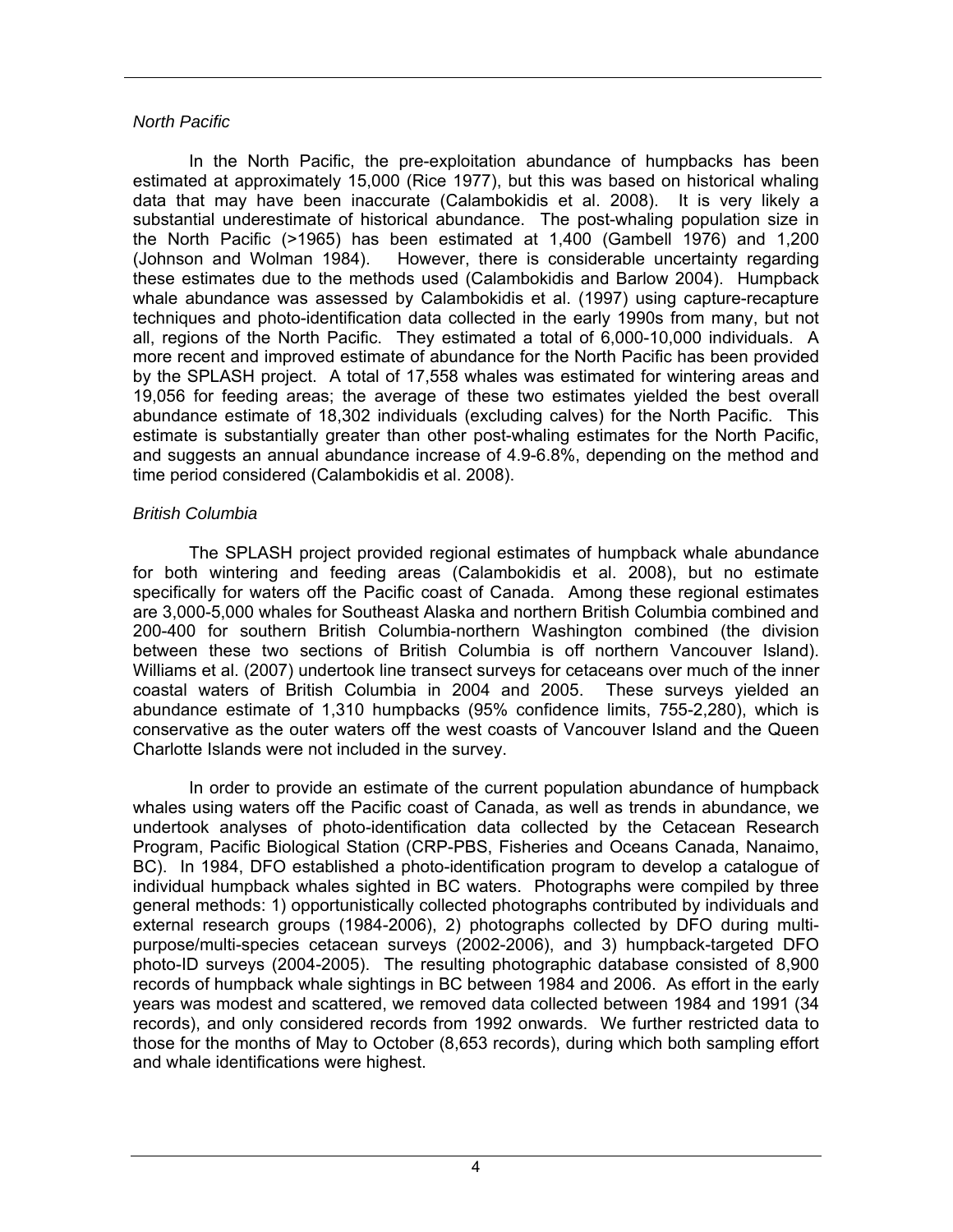Survey design was neither random nor uniform in either its geographical coverage or invested temporal effort, both of which increased exponentially over the 15 years of surveying (Figures 2 and 3). This was partly because survey effort was often focused primarily in regions that had demonstrated high whale density during previous surveys, or had been identified as humpback "hotspots" from commercial whaling records. Budget considerations and availability of ship time also allowed for more intensive sampling in later years. Photographs were collected primarily in an opportunistic manner up until 2001, after which dedicated cetacean surveys were conducted. Although survey tracklines and sighting logs were available for 2002 onward, to make use of the entire dataset, we developed a rough proxy for effort by tallying the number of days photograph were taken per year. Although such an index does not account for hours spent searching per day, nor for effort invested in 'whale-free' regions, a reasonable relative index of overall 'effort days' annually is achieved.

We applied several analytical methods in order to determine the best estimate of abundance and trajectory:

#### *Estimate Method 1: Minimum number alive*

The minimum number of individually identified whales alive in 2006 was predicted by calculating the total number of unique whales identified in BC between 1992 and 2006. This method only considers the component of the population which has been 'previously seen', and is therefore considered a minimum estimate. It is first calculated under the assumption of a closed population, however since we can assume that some of these individuals died during the study interval, estimates were also performed using two different values for survival. All three estimates were calculated according to Equation 1, where  $N_x$  is the number of newly-identified whales observed in year x, and ø is the population survival under one of the following three scenarios:

- 1a) 100% survival rate assumes zero mortality or emigration.
- 1b) Adjusted for a population survival rate of 0.963. This is based on the previously estimated population survival rate for the central North Pacific humpback stock (Mizroch et al*.* 2004).
- 1c) Adjusted for a survival rate of 0.98 (intermediate between the previously estimated survival and that of a closed population).

$$
N_{2006} = \sum_{x=1992}^{2006} N_x \omega^{2006-x}
$$
 (1)

During the May to October 1992 to 2006 sampling period, there were 1,779 individual humpback whales photo-identified in the study area. The annual breakdown of 'new sightings' is provided in Figure 2. This represents only the 'sighted' component of the BC humpback population and does not consider the portion of the population yet to be identified. For this reason, 1,779 represents the minimum number of humpback whales that utilized BC waters between 1992 and 2006. If survival during this time was assumed to be 0.963, as seen by Mizroch et al. (2004), the minimum estimate for previously identified BC whales alive in 2006 is 1,500 individuals. If survival is set at an intermediate value of 0.98, halfway between the previous estimate and that for a closed population, the minimum estimate increases to 1,620 individuals. There are no variances for these estimates. Without an understanding of what proportion of the population is made up of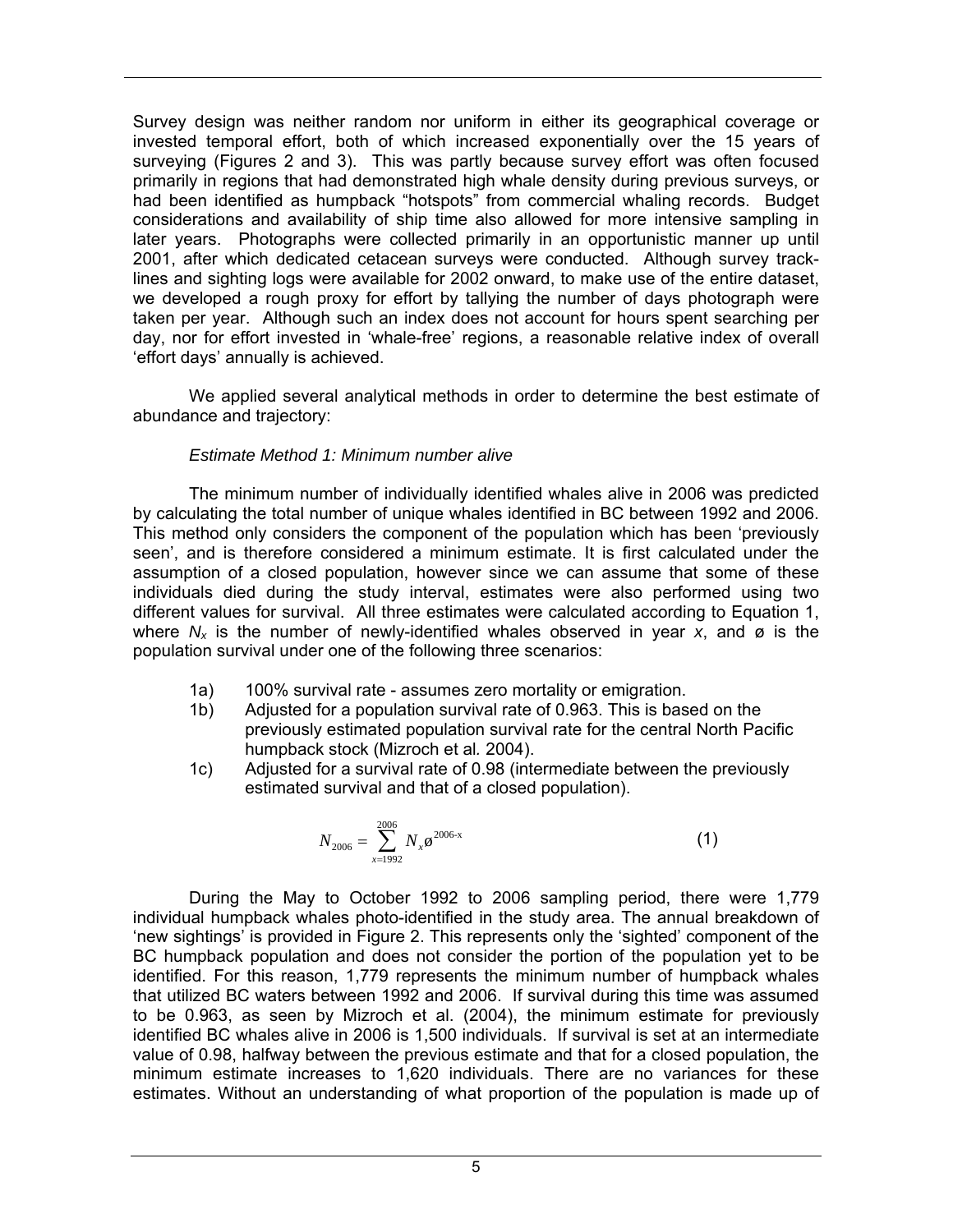sighted versus unsighted individuals, the most conservative deduction is that the population of humpback whales that has used BC waters over the last 15 years is made up of not less than 1,500 individual humpback whales.

### *Estimate Method 2: Chapman-modified Lincoln-Petersen between adjacent years*

The Chapman form of the Lincoln-Petersen estimator was first used to predict population abundance across the entire province between pairs of adjacent survey years (Equation 2). In the first year, *n1* whales are 'marked' (photographically identified), in the second year, *n2* whales are investigated for marks, and of these, *m2* whales examined displayed marks (had been photographically identified previously). If capture probabilities vary between areas or individuals, the result will be to underestimate abundance.

$$
N^* = \frac{(n_1 + 1)(n_2 + 1)}{m_2 + 1} - 1 \tag{2}
$$

The coefficient of variation (CV) provides a relative measure of uncertainty for each estimate (Equations 3 and 4).

$$
v^* = \frac{(n_1 + 1)(n_2 + 1)(n_1 - m_2)(n_2 - m_2)}{(m_2 + 1)^2 (m_2 + 2)}
$$
(3)  

$$
CV^* = \frac{\sqrt{\frac{\lambda}{\text{var}(N^*)}}}{N^*}
$$
(4)

A parametric bootstrap procedure was used to determine 95% confidence intervals based on a hypergeometric distribution.

Lincoln-Petersen population estimates between adjacent years are presented in Table 1 and Figure 4. N\* is the abundance estimate from the Chapman-modified Lincoln-Petersen and NB\* is the modified abundance after bias is reduced via the bootstrapping procedure. The very large confidence intervals in 1993, 1996, and 1997 result from these years having very low re-sight values (less than 5 individuals). For CVs less than 25%, at least 16 re-sights are required (Seber 1982). Precision increased substantially in the later years because of larger sample sizes. Abundance values will be underestimates if capture probabilities were heterogeneous across the province, which is assumed likely.

#### *Estimate Method 3: Jolly-Seber*

The Jolly-Seber model is considered the best technique for estimating the size of open populations based on capture-recapture data (Krebs 1999). It incorporates birth, death, immigration, and emigration into its estimates, allowing the population to change over time. In order for the Jolly-Seber model to be valid, and its parameter estimates approximately unbiased, the following assumptions must be met:

- 1. Whether marked or unmarked, every animal alive in the population at a given sample time, has an equal probability of being captured during that sample.
- 2. Every marked animal alive in the population at a given sampling occasion has the same probability of survival until the next sampling occasion.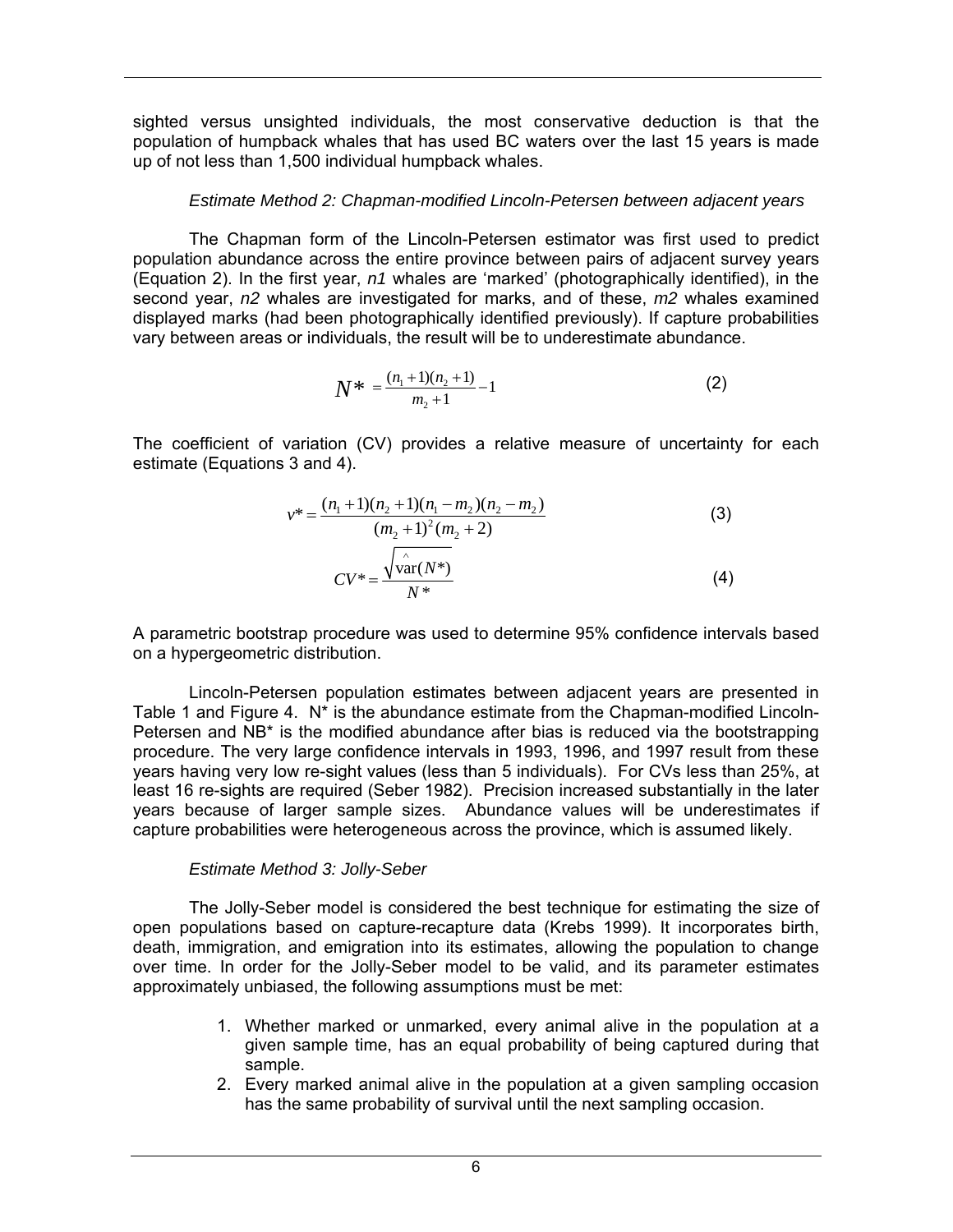- 3. Marks are not lost or overlooked.
- 4. Sampling time is negligible in relation to intervals between samples.

In addition to population size, the Jolly-Seber model can also be used to estimate survival probabilities and growth rates, and has been shown to produce very accurate estimates (Krebs 1999; Seber 1982; Amstrup et al. 2005). Four data matrices were developed which portrayed the capture-recapture histories by annual cohort, calculated number of whales alive, capture probabilities, and maximum likelihood estimates for marked whales. Total population size, survival, and growth rate were then estimated using Sampling Importance Resampling (SIR) in Program R 2.3.1. As mentioned above, over the study period of 1992-2006, the effort applied to "capturing" whales increased greatly (Figures 2 and 3) both spatially and temporally. No correction could be performed to remove the data's spatial bias; however, we weighted our Jolly-Seber model by effort in order to reduce some of the temporal bias. The forward projection was created by applying the results of the effort-corrected Jolly-Seber model to a population model, and calculated in the R 2.3.1.

The mean estimates (and 95% confidence intervals) predicted by the SIR Jolly-Seber model, after correction for variation in temporal effort, were a 2006 abundance of 2145 whales (1970-2331), an annual survival rate of 97.6% (96.0-99.2%), and a population growth rate of 4.1% per year (3.2-5.0%) (Figures 5 to 7). Using the density distributions for abundance growth, and survival calculated in the effort-weighted Jolly-Seber model, a population growth projection was made for the next 30 years (Figure 8).

There likely exists heterogeneity of capture probabilities among humpback whales in this population as a result of geographical and temporal variability in sampling, as well as the individual biology of the animals. Error resulting from spatial effort violations occurs because sampling effort is largely concentrated in whale 'hotspots', specific areas that humpbacks are known to frequent. Humpback whales show strong site fidelity to summer feeding grounds (Craig and Herman 1997; Rambeau 2008), and as a result, whales found in particular areas have a higher probability of being re-sampled than whales found elsewhere. As a result, the Lincoln-Petersen abundance estimates are likely precise but biased (i.e. they will appear to have low variance and narrow confidence intervals, but the estimates themselves are likely to be underestimates). The spatial bias introduced by focusing sampling on areas of high whale density also contributes to potential inaccuracy in the Jolly-Seber population estimate, but unfortunately, this is a bias associated with the original data collection and could not be corrected for in this study. In order for the calculated growth rate to approximate the population growth rate, and not include a 'discovery rate', weighting our model by temporal effort was necessary. Otherwise, as effort increases over time, the number of 'new captures' per year also increases, making it appear as though the population is growing at a higher rate than it actually is. As a result, the artificially inflated growth rate leads to a larger population estimate than what the model would have predicted otherwise. This error can be somewhat corrected for by using an effort model as was done here.

Our Jolly-Seber model estimate of 2145 (1970-2331) whales in BC appears most reasonable and is consistent with the recent results of the North Pacific-wide SPLASH estimates. The high survival rate of 97.6% (96.0-99.2%) is also agrees with estimates made by previous studies (Mizroch et al. 2004). The population growth rate of 4.1% per year (3.2-5.0%) is also similar to trends observed in various regions of the North Pacific over the past 10-20 years (4.9-6.7%; Calambokidis et al. 2008). The population growth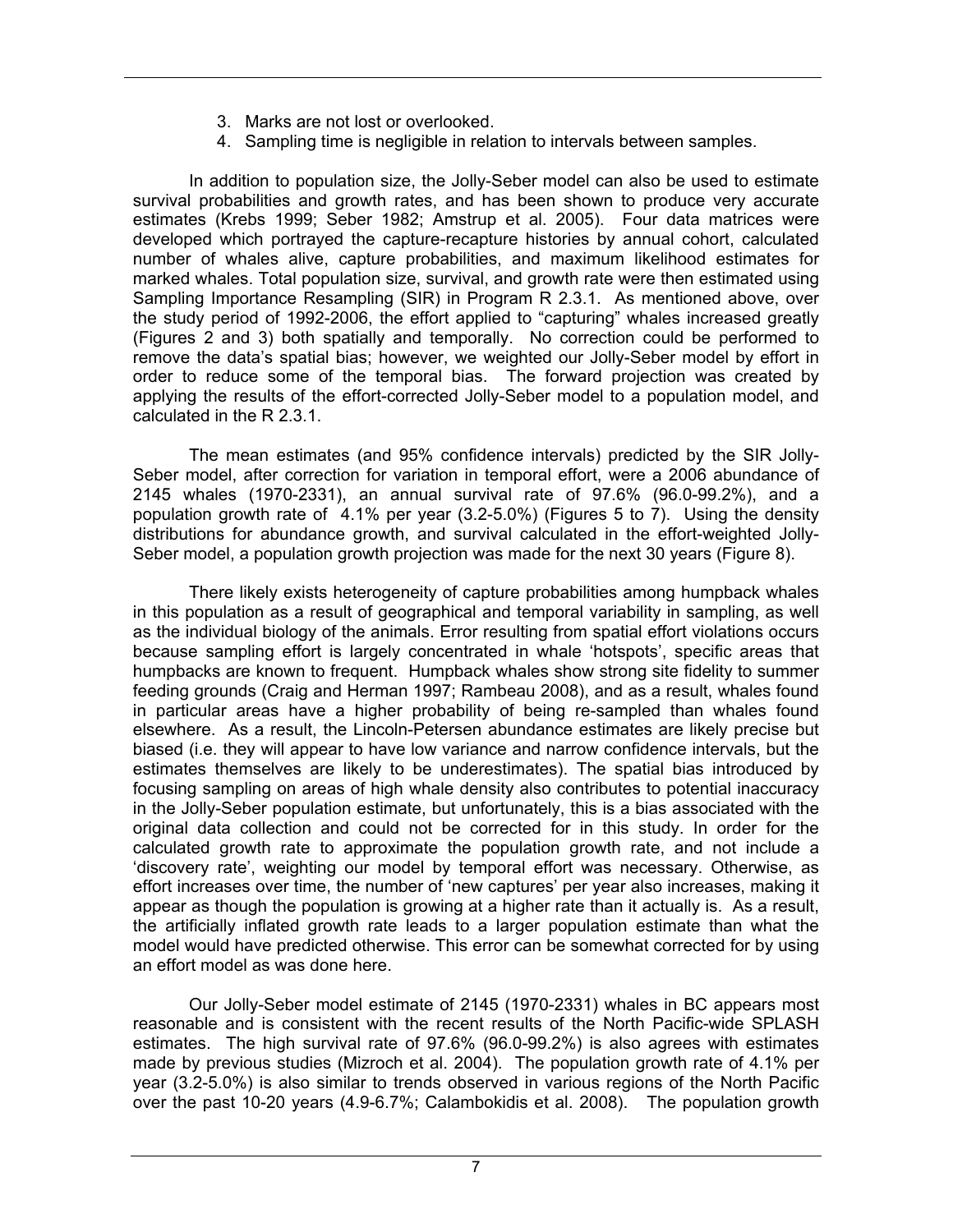projection (Figure 8) suggests that if this growth rate is maintained, the abundance of humpback whales in BC waters in 30 years could approach 7000. This assumes that no density dependent effects or other limiting factors reduce population growth or use of BC waters.

# **Population Recovery Targets**

From recent deliberations on establishing quantitative recovery targets for Canadian marine mammals, it has been proposed that a population may be considered to have recovered upon reaching a level of 70% of historical or 'pristine' abundance (Lawson et al. 2006; Hammill and Stenson 2007). As no published estimates are available for humpback whales in Pacific Canada, we undertook analyses of historical whaling records to develop such an estimate. Where catch effort information is lacking, Mitchell and Reeves (1983), propose that the total catch at the end of a short period of intensive harvest, assuming no net recruitment during the period, provides a minimum estimate of the population abundance at the start of the period. This approach was used to obtain a preliminary estimate of the historic abundance of humpback whales in B.C. Catches of humpbacks during 1908 to 1918 landed at two whaling stations on the west coast of Vancouver Island, Sechart and Kyuquot, were used for this analysis. Humpback whales comprised the majority of the annual catch during most of this period and there were no restrictions on harvest (e.g., no length limits; Nichol et al. 2002). The annual catch of humpback whales for this period was adjusted upwards with a struck-and-lost rate of 1.02 (Reeves et al. 1985). The adjusted catch of 3,558 humpbacks from these years represents a minimum abundance estimate off west coast Vancouver Island at the start of 1908. Commercial whaling off the west coast of Vancouver Island had started with the Sechart station in 1905 and although catch records are missing it is likely that at least 600 whales were caught in the 3 years prior to 1908, including 97 landed at Page's Lagoon in the Strait of Georgia in the winter of 1907 (Merilees 1985). If this additional estimated catch is included, the minimum abundance of humpback whales off the west coast of Vancouver Island at the start of 1905 could have been 4,158 animals. As population estimates, these should be considered minimums as it is possible that declines in the humpback whale catch after 1913 reflect in part a shift in interest to larger more profitable species of whales. The estimates should also be considered conservative as catch effort from these whaling stations was concentrated off the west coast of Vancouver Island and did not include waters off northern BC, and northern Washington state, where whaling was also occurring. It is clear that at a current population size of about 2100 animals for BC waters, the humpback whale population has yet to recover to historical pre-whaling levels.

# **HABITAT REQUIREMENTS**

 Waters off the Pacific coast of Canada serve primarily as a feeding area for humpback whales. Although humpbacks can be found in BC waters in all months of the year, they are particularly common during May-October (Figure 9). They occupy a wide range of habitat types in BC, including narrow channels and straits in inshore areas, waters over the continental shelf, and deep oceanic waters. The locations of humpback whales killed by whaling operations in BC during 1924-65 are shown in Figure 10. Many humpbacks were taken in deep water beyond the continental shelf, likely because the whalers were also targeting whale species such as fin and sei whales, which tend to be found further offshore. Humpback whale sightings during Cetacean Research Program (CRP-PBS) ship surveys in 2002-2008 are shown in Figure 11. A similar map showing the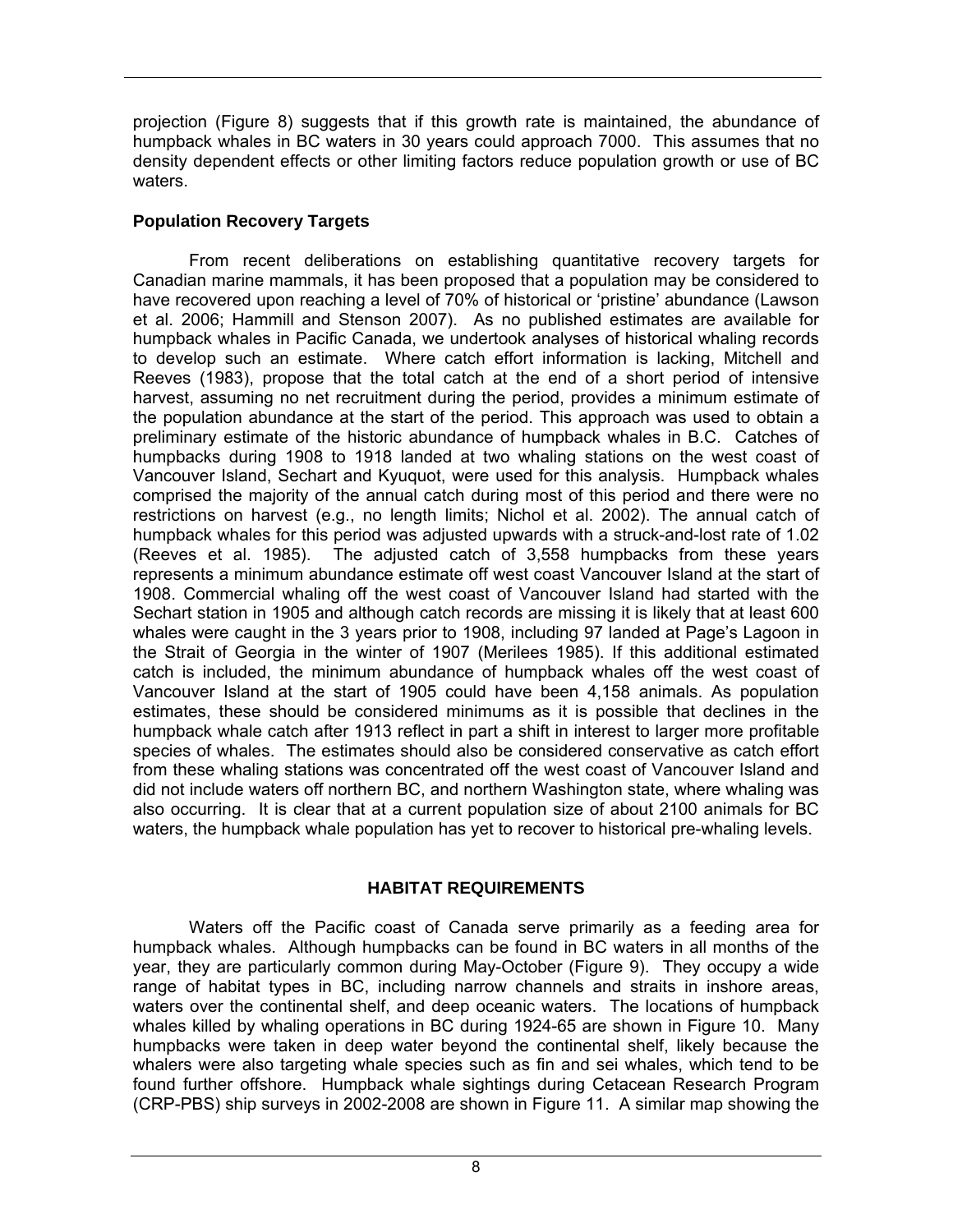locations of humpback whales photo-identified in the region is depicted in Figure 12. This latter map includes many locations of humpbacks that were photo-identified in areas surveyed in small boats, and were not included in the ship surveys (e.g., off southwestern Vancouver Island). Together, these maps of recent sightings show that despite the widespread occurrence of the species, there are several areas of concentration, or 'hot spots', for humpback whales in BC waters. These include the southeastern and northern coasts of the Queen Charlotte Islands, off the southwestern coast of Vancouver Island, and in certain channels along the mainland coast. The presence of whales in the mainland inlets is greatest from late summer through fall.

 Studies in other regions have shown that the distribution of humpback whales in feeding areas is closely tied to their prey (Whitehead and Carscadden 1985; Piatt et al. 1989; Payne et al. 1990) and is maternally-directed, with whales showing strong site fidelity to areas they visited with their mothers (Martin et al. 1984; Baker et al. 1987; Clapham and Mayo 1987). Should prey distribution change, it is assumed that this will be reflected in a parallel shift in humpback distribution, as has been observed in the Atlantic (Whitehead and Carscadden 1985; Piatt et al. 1989; Payne et al. 1990). Analyses of stomach contents taken by whalers during 1949-65 (CRP-PBS, unpubl. data) show euphausiids to be by far the most common prey of humpback whales in BC. Of 287 stomachs that contained food remains, 263 (92%) contained only euphausiids, 12 (4%) contained only copepods, and 2 (0.7%) contained only fish. The remaining stomachs contained mixtures of these prey types and 1 was full of small (2 inch) squid. Only two species of euphausiids were identified from stomach contents, *Euphausia pacifica* and *Thysanoessa spinifera*. It should be noted that the majority of these whales were taken 10 or more nautical miles from shore.

 Observations and prey sampling from feeding humpback whales during 2002-07 (CRP-PBS, unpubl. data) also show euphausiids to be the primary prey species. However, these observations also suggest that feeding on schooling fish to be considerably more prevalent than demonstrated in the whaling records, particularly in nearshore waters. Fish species observed to be taken by humpbacks include Pacific herring (*Clupea pallasi*), sand lance (*Ammodytes hexapterus*), and Pacific sardine (*Sardinops sagax*).

 Studies on euphausiid foraging by humpback whales in southeastern Alaska indicate that the whales feed in areas with the shallowest and densest prey in the top 120 m of the water column (Dolphin 1987). Although high densities of euphausiids were noted up to 300 m deep, the whales never dove more than 150 m. The whales sought out patches of euphausiids that had a minimum density of 50 euphausiids/ $m^3$ , with some patches reaching densities of  $3,000-10,000/m<sup>3</sup>$ . When feeding on fish, humpbacks also seem to target dense schools that have formed by tidal currents or as feeding aggregations. They may further concentrate these fish using cooperative techniques involving the use of bubble nets (Sharpe 2001).

 There is considerable intra- and inter-annual variation in the distribution of humpback whales in BC waters. For example, density of humpbacks around Langara Island at the northwest corner of the Queen Charlotte Islands was high during the late 1990s, but dropped considerably in the early 2000s. Off the southeastern coast of the Queen Charlotte Islands (within Gwaii Haanas National Park Reserve), whale abundance has been observed to change dramatically within a period of several weeks (CRP-PBS, unpubl. data). Although prey distribution is likely responsible for many of these shifts in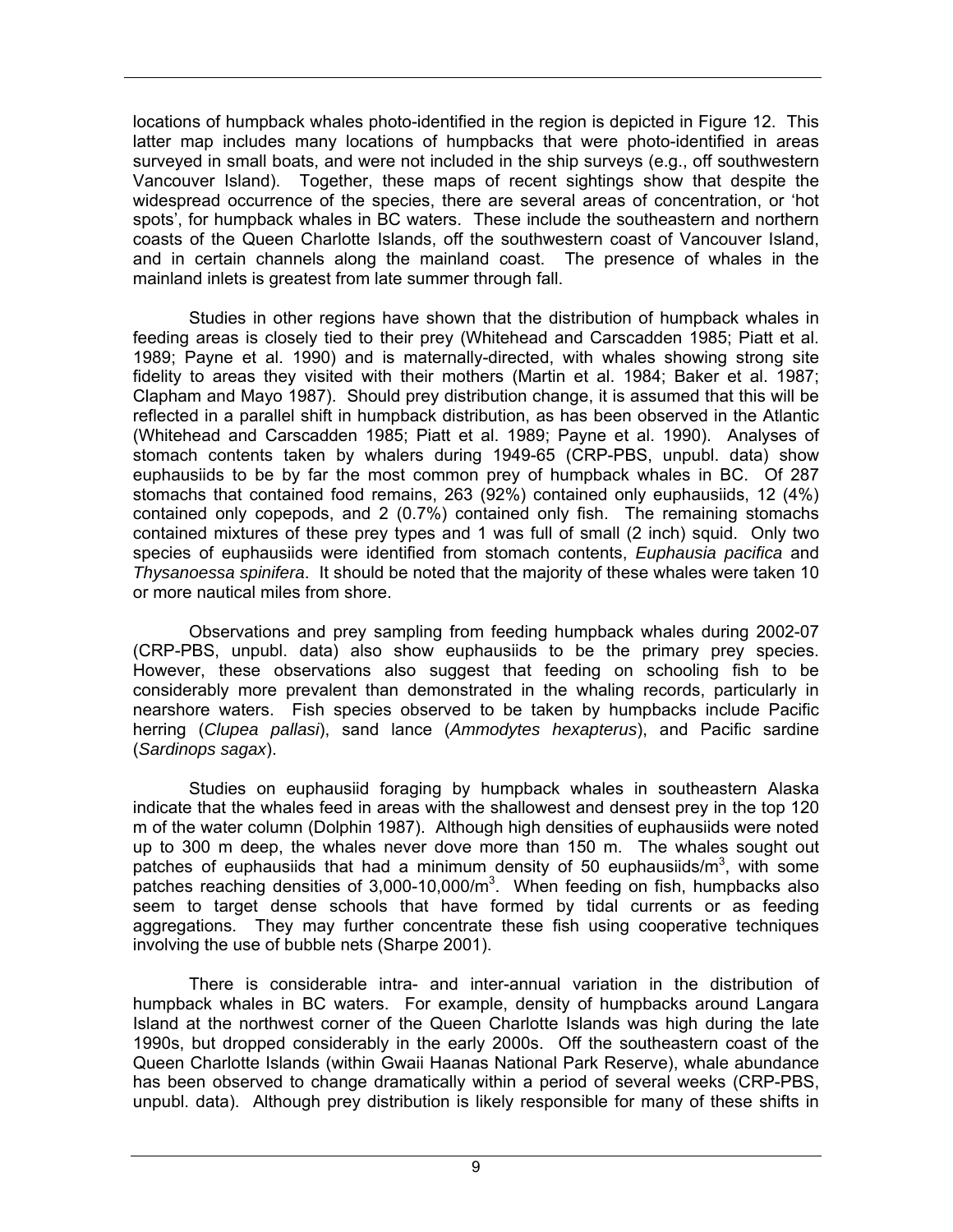distribution, further research is needed to identify thresholds of prey densities that may affect whale persistence within or movements away from particular feeding locations. Studies modeling the biophysical co-variates of humpback whale distribution in BC waters using sightings data from DFO surveys are currently underway (L. Dalla Rosa, Marine Mammal Research Unit, UBC).

Locations that are consistently utilized by humpback whales across years likely represent important feeding habitat that may represent Critical Habitat under SARA. However, further studies are needed to better understand the biophysical characteristics of these locations and their influence on habitat quality and quantity for humpback whales. It is also important to recognize that although prey densities may influence humpback whale movements on feeding grounds, there remains a strong tendency for individual whales to return to and remain in localized feeding areas each year. Rambeau (2008) showed that individual humpbacks in BC waters were re-sighted across years at a median distance of 75 km from previous sightings. Thus, important feeding locations that may represent Critical Habitat would only be so for a fraction of the overall population that uses BC waters.

Although certain areas may meet the requirements for designation as Critical Habitat under SARA, there is no 'residence' for this species as defined in the Act.

# **LIMITING FACTORS**

 The humpback whale population in the North Pacific may ultimately be limited by factors that affect its intrinsic rate of growth or its maximum potential abundance (carrying capacity). Humpback whales are long-lived animals that suffer low rates of predation as adults and consume a variety of different types of prey. Their reproductive parameters can lead to relatively high rates of growth, allowing for reasonable rates of population recovery.

Population growth rate will decrease towards zero as a population nears carrying capacity and density dependent factors come into play. The current population estimate for humpback whales in the North Pacific (18,302) is higher than the historic, albeit potentially unreliable, estimate of 15,000. This might suggest that the North Pacific humpback population is approaching carrying capacity. However three factors currently prevent drawing this conclusion: 1) historic carrying capacity is uncertain, 2) the true (current) carrying capacity may differ substantially from the historic one as a result of ecosystem changes (large-scale depletion of other whale and fish populations), and 3) there is currently no evidence that the rate of increase of this population is slowing. Thus, at this time, there is not enough weight of evidence to support the suggestion that the humpback whale population is nearing carrying capacity.

Since humpback whales experience relatively low rates of predation (Ford and Reeves 2008), they are ultimately limited by "bottom up" ecological processes involving prey limitation. Humpback whale populations require substantial prey resources and could have a significant impact on prey populations. For example, it has been estimated that in waters of the North Atlantic near Iceland, a population of about 1,800 humpbacks consumed approximately 230,000-280,000 tonnes of prey annually (Sigurjónsson and Víkingsson 1997).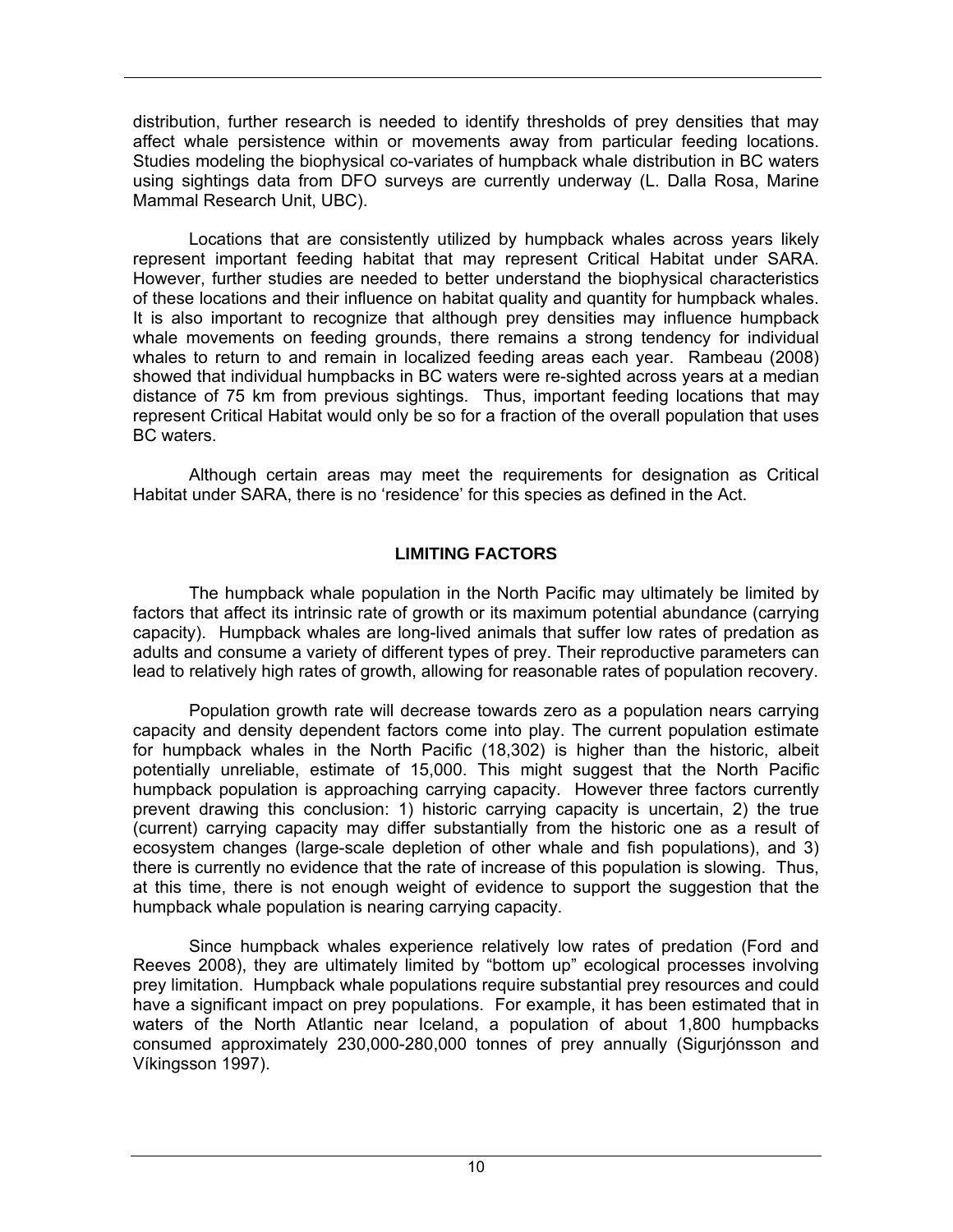## **THREATS TO SURVIVAL OR RECOVERY**

Current and potential anthropogenic threats to humpback whales in British Columbia include vessel strikes, entanglement, a reduction in prey quantity and/or quality, and chronic and acute noise. Other potential threats considered to be of less immediacy or severity include persistent bioaccumulating toxins, biotoxins, physical disturbance, and resumption of whaling, however based on current knowledge these threats are not yet considered significant or imminent in nature. The following summarizes more extensive discussion of threats found in the draft Humpback Whale Recovery Strategy.

## **Vessel Strikes**

The tendency of humpback whales to occupy continental shelf and coastal waters means their habitat may frequently coincide with both large and small vessel traffic. Globally, humpback whales are the second most commonly struck species, after fin whales, resulting in mortality or an unknown fate (Jensen and Silber 2003). Humpback whales are the most commonly reported species of cetacean struck by vessels in BC waters. Between 2001 and 2008, the DFO Marine Mammal Response Program has received 21 confirmed vessel strike reports involving humpback whales. Of these, 15 were witnessed collision events while the remaining 6 were of individuals documented with fresh injuries consistent with recent blunt force trauma or propeller lacerations from a vessel strike.

On the U.S. Atlantic coast, 30% of dead stranded humpbacks showed injuries consistent with evidence of a ship-strike (Wiley et al. 1995), whereas in Washington State, only one humpback whale mortality was considered the likely result of a ship strike (Douglas et al. 2008). Similarly in BC, there is only one record of a dead humpback whale whose mortality could be attributed to a vessel strike.

According to Laist et al. (2001), vessels travelling at speeds of more than 14 knots (26km/hr) provide the greatest threat of collision with cetaceans. Reported humpbackvessel strike incidents in B.C. waters have mainly involved small vessels (<10m long), typically capable of speeds of 25-30 knots (46-55 km/hr).

There are no confirmed reports of humpback whale collisions in BC waters that are attributable to shipping, cruise or ferry traffic. However, as large vessels are less likely to detect the impact of a cetacean collision than smaller vessels, fewer strikes may be reported than are occurring.

Where high densities of humpback whales (Figures 3 and 11) overlap with intense seasonal vessel traffic, such as in shipping lanes, the incidence of vessel strikes can be expected to be highest. Over the past 20 years, container and cruise ship traffic through BC ports has increased by over 200% (Transport Canada 2005) and is expected to continue to rise. As an increase in marine traffic coincides with humpback whales population recovery, and as technology allows for increased vessel speeds, the frequency of strikes is likely to increase in BC waters.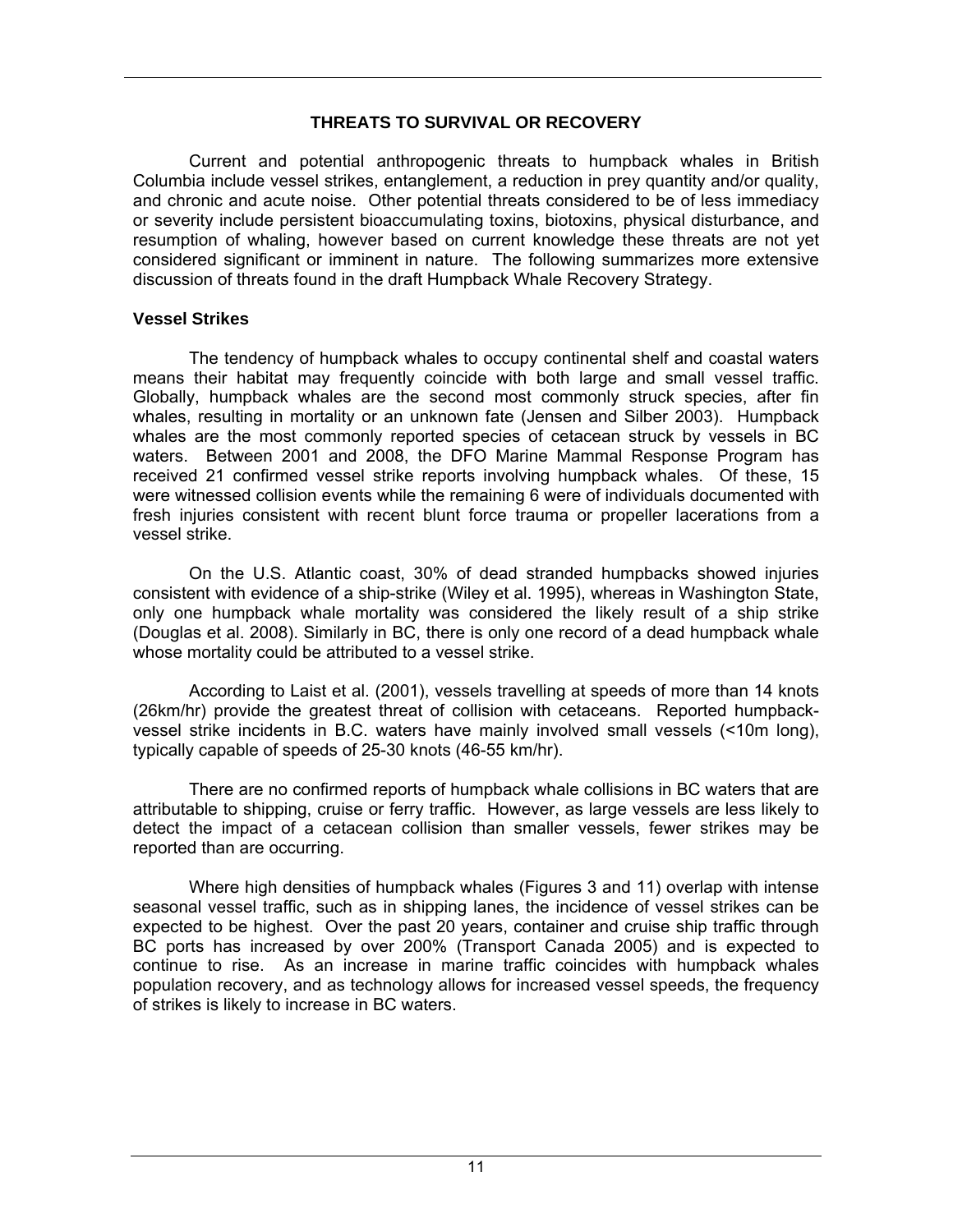## **Entanglement in Fishing Gear**

 Entanglement in fishing gear has proven to be a threat to numerous baleen whale species around the world, including humpback whales (Volgenau et al. 1995; Clapham et al. 1999). Entanglements have been documented among North Pacific humpback whales in both their wintering areas (Mazzuca et al. 1998) and feeding areas (Neilson 2006; CRP-PBS, unpubl. data). Within BC there have been 40 reports of entangled humpback whales since 1987, including 4 confirmed mortalities (CRP-PBS, unpubl. data). It has been estimated in some regions that reported entanglement rates only capture 10% of actual events and thus is of limiting value in understanding how common entanglements occur (Robbins and Mattila 2004). A different approach, based on the analysis of scarring patterns, has been developed and used to estimate non-lethal entanglement rates for several humpback stocks. In Southeast Alaska between 2003-04, 52% of photographed animals showed clear evidence of previous entanglement (Neilson et al. 2007). Similar analyses currently underway using data from the SPLASH effort, suggest that non-lethal entanglements of humpback whales using northern British Columbia waters are consistent with those rates found in Southeast Alaska (J. Robbins, Provincetown Center for Coastal studies; D. Mattila, NOAA, pers. comms.). Although the sample size of suitable photographs from southern BC was too small for meaningful results, they do indicate that animals in the south are not free of entanglement wounds.

Entanglement reports, even if only capturing a small portion of actual events, are important to understanding fishing gear types involved. Of the 40 entanglement reports within BC, various gear types were documented including gillnets (27.5%), traps (22.5%), herring pond structures (7.5%), aquaculture gear (5.0%), longline gear (2.5%), seine nets (2.5%), and anchor lines (2.5%), with the remaining 30% of unknown type (CRP-PBS, unpubl. data). Gillnets and various types of trap gear have also been shown to pose entanglement risks to humpback whales in the western Atlantic and southeast Alaska (Johnson et al. 2005; Neilson et al. 2007).

As the preliminary data suggest, gillnet fisheries (salmon, herring roe), trap fisheries (crab, prawn, sablefish), groundfish long-line fisheries, spawn on kelp, herring bait ponds, aquaculture facilities, and seine fisheries all pose entanglement risks to humpbacks within B.C. These fisheries are present year round on the BC coast with the gillnet fisheries concentrated March through October (DFO 2008a, b, c, d, e, f, g). The salmon gillnet fishery likely presents the greatest entanglement risk to humpbacks in BC waters, and this risk will likely increase as the humpback population grows and increases its use of inland coastal waters were considerable gillnet fishing activity takes place.

# **Reduced Prey Availability**

 Localized depletion of commercially important fish stocks are expected to have a negative effect on marine mammals over the next century, in particular for coastal species (DeMaster et al. 2001). How this might affect humpback whales, however, is not known. Although humpback whales have numerous feeding strategies and a wide prey base, they require large volumes of prey and may show localized and seasonal prey preferences. Changes in prey quality (nutritional value, energy density, etc.) and changes in abundance of prey species, may force populations to switch to prey of 'lesser quality'. Nutritional stress caused by prey limitation could have a range of effects on humpback whales, including reduced reproductive success, survival, and displacement from traditional feeding habitats. Grey whales in the northeast Pacific showed a significant and sudden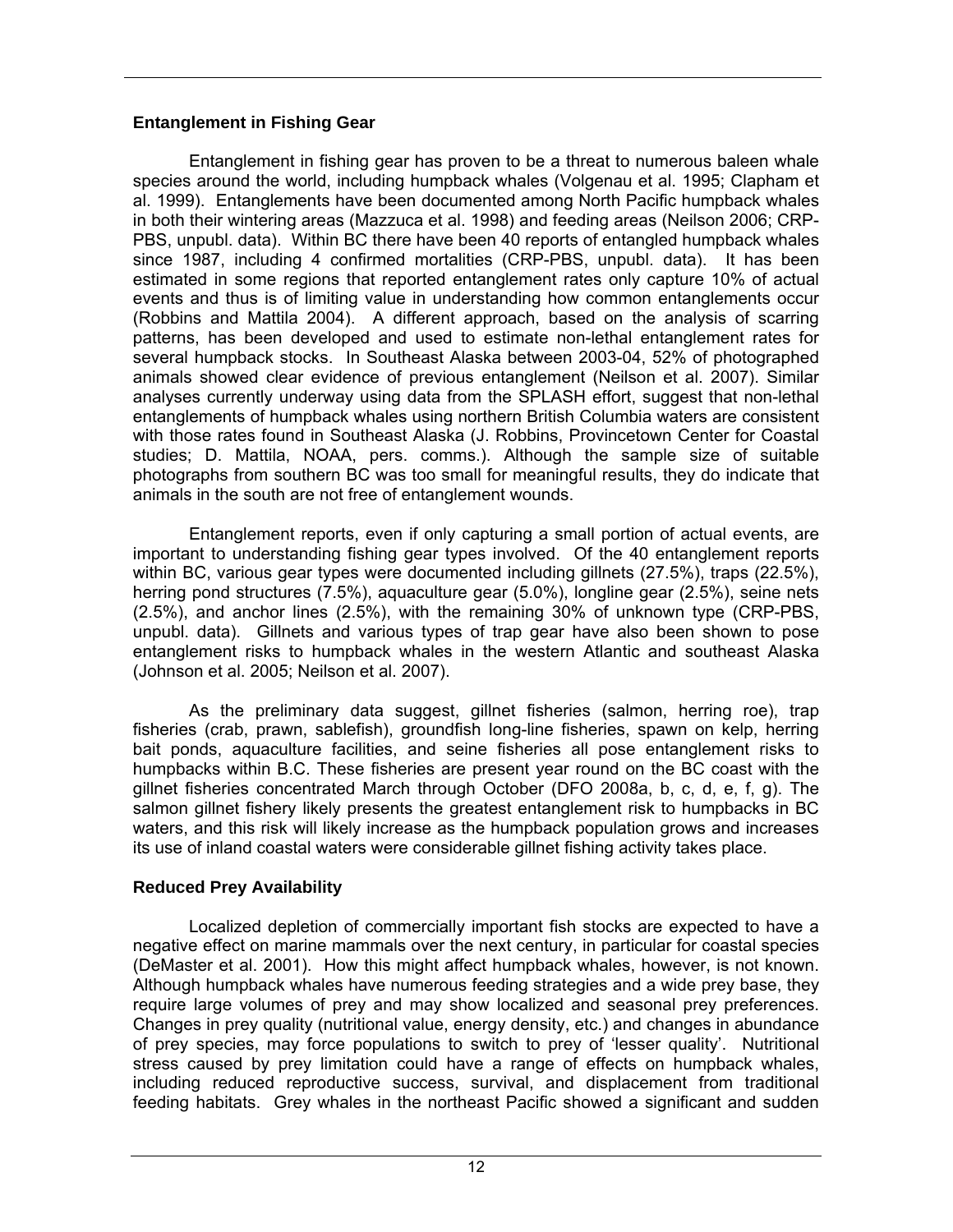population decline in 1999-2000 that appears to have resulted from unusually extensive ice cover in the Bering Sea that prevented access to important feeding habitat (Perryman et al. 2002). Calf production dropped by 30%, strandings increased to 8 times average rates, and there were numerous observations of emaciated animals (Moore et al. 2001; IWC 2002, 2003).

 The primary prey of humpback whales in BC waters are euphausiids, and the prey biomass requirements of this growing population are substantial. Estimates of consumption rates of humpback whales derived from studies in Iceland are 125-160 tonnes/year/animal (Sigurjónsson and Víkingsson 1997). Based on stomach content information from BC whale catches described earlier, up to 90% of the food consumption of humpbacks in this region could be euphausiids. If so, the current population of about 2000 whales in BC waters could consume as much as 250,000-320,000 tonnes/year. There is currently no coast-wide estimate available for euphausiid abundance. However, the current harvest of euphausiids in BC waters is around 500 tonnes/year in the Strait of Georgia area, which is not significant relative to the biomass potentially consumed by humpbacks. However, should harvest levels increase substantially or be focused in particular humpback feeding areas, the potential for negative effects exist.

 Pacific herring and Pacific sardine are consumed by humpback whales in BC waters and these species are also the focus of on-going fisheries in the province. Since the 1985 implementation of fishery control rules, annual estimates of adult herring population abundance range from approximately 70,000 to 270,000 tonnes, with an average of 190,000 tonnes. The lowest abundance is for the 2008 spawning season. Declines in abundance estimates for regionally assessed BC stocks from 2003 to 2008 are prevalent and commercial fishing has been reduced or closed accordingly in each region. Throughout BC, there are strong signals of increased natural mortality, poor recruitment and reduced size at age for herring during this recent period when humpback whale abundance and distribution has been increasing.

Sardine abundance has fluctuated widely over the past 75 years as a result of overfishing and shifts in distribution patterns due to changing ocean conditions. From the 1920s to 1940s, harvest rates for sardine in BC waters were maintained at high levels for several years (i.e., 50% or greater). The stock declined drastically in the 1940s leading to a fishing moratorium and COSEWIC listing of Special Concern in 1987. Sardines reappeared in BC waters in 1992 and abundance has generally increased since then. Sardine biomass estimates off the west and north coasts of Vancouver Island from 1997- 2008 range from 136,208 to 258,489 tonnes. Commercial fishing on sardine in BC began in 1995 and has increased with increasing sardine abundance. The 2008 fishing season is anticipated to reach its quota of 12,500 tonnes.

There is considerable uncertainty about the proportion of humpback whale diet that is comprised of herring and sardine. There are likely considerable regional differences in the importance of these prey species, and certain individuals may feed preferentially on schooling fish (e.g., whales that are commonly observed in cooperative bubble-net feeding groups; Sharpe 2001). Further research is needed to better understand the seasonal and regional importance of the various components of humpback whale diet, and the ability of humpbacks to prey shift when availability of a particular prey species declines. There is no indication of a slowing in the population growth rate of humpback whales in BC, so prey limitation does not appear to be a factor in their population dynamics at present.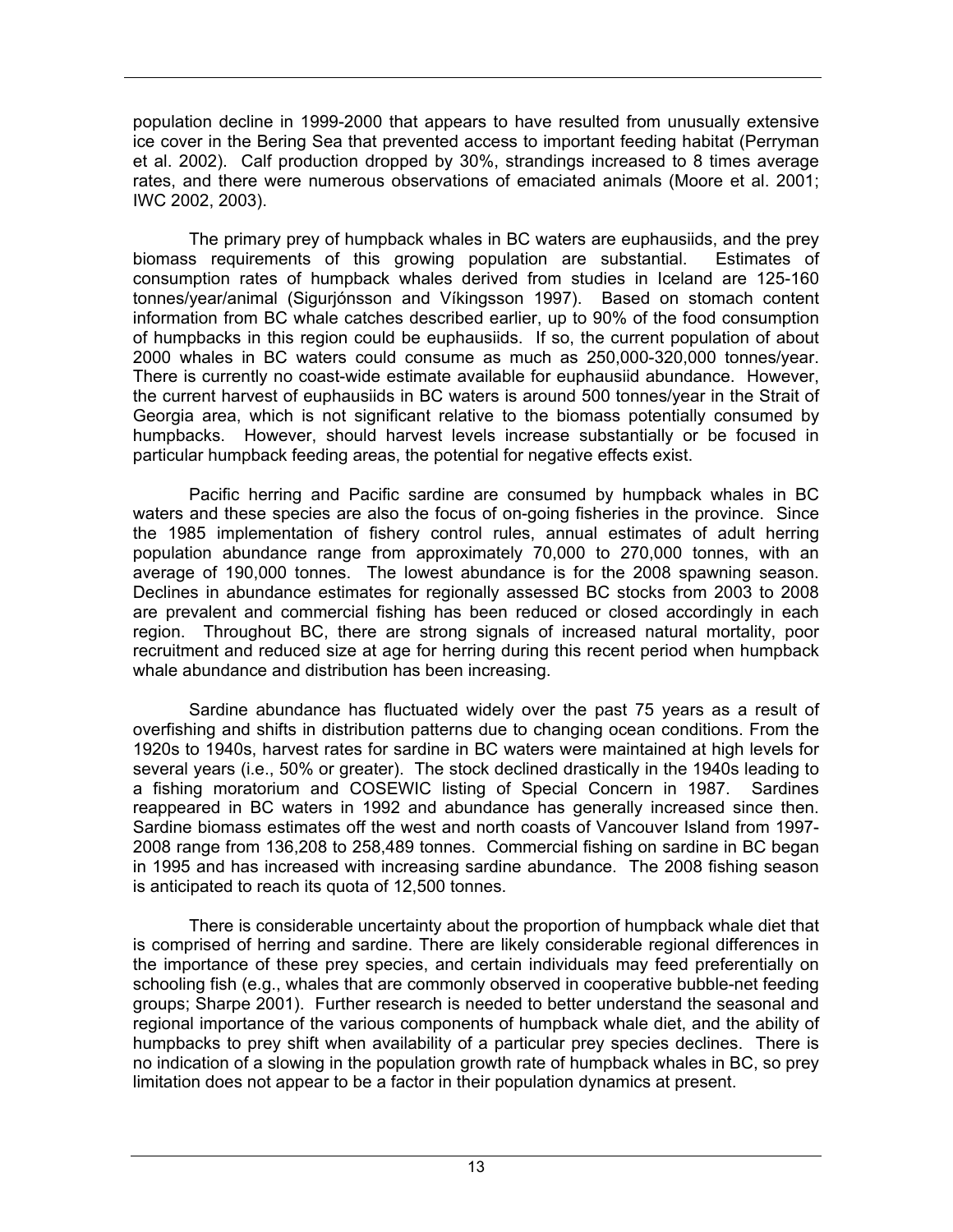### **Acoustic Disturbance**

 There has been increasing concern in recent years about the potential effects of underwater noise on cetaceans. Acoustic disturbance can be of two types: chronic and acute. Chronic noise is primarily associated with motorized vessel traffic of all types, from commercial shipping to whale watching. Chronic noise can result in masking of communication signals used for social contact or behavioural coordination, or potentially interfere with auditory cues used for navigation or prey detection.

 Sources of acute noise include military and commercial sonars, airguns used in seismic surveys for oil exploration or geophysical research, and pile driving and underwater explosions associated with construction. These sounds can be extremely intense and may travel large distances underwater. Loud acute noises have the potential to cause a variety of effects in cetaceans, including hearing threshold shifts, production of stress hormones, and tissue damage, as well as a variety of behavioural responses.

 Strong avoidance reactions to underwater noise by grey, humpback and bowhead whales have been observed at received levels of 160-170 dB (Richardson et al. 1995). Reactions include avoidance, interruption of feeding, moving away from the sound source, and changes in respiration and dive patterns (Frankel and Clark 2000; McCauley et al. 2000; Stone and Tasker 2006). Although these responses were detectable, it is unclear whether the presence or absence of a behavioural reaction is a meaningful measure of effect. Humpback whales exposed to underwater explosions in Trinity Bay Newfoundland, did not react visibly by altering surface behaviour or distribution in the area. A coincident increase in the occurrence of humpback whale entanglement in fishing nets was observed and it was suggested that exposure to the explosions may have affected the ability of some humpbacks to orient and navigate (Todd et al. 1996). Two humpback whales that died following the underwater blasting were found to have inner ear damage consistent with blast exposure (Ketten et al. 1993).

Behavioural reactions of humpback whales to seismic operations include avoidance of the seismic operation at distances of 3 km with some avoidance behaviour evident at 5 to 8 km. Other behaviours observed are swimming and remaining near the surface, perhaps to take at advantage of the sound shadow (sound less intense near the surface) (McCauley et al. 2000; Weir 2008). In 2002 an unusual increase in the number of stranded adult humpback whales in an area along the coast of Brazil used by breeding humpback whales occurred coincidently with seismic surveys in the area (Engel et al. 2004). However, it has not been established that the seismic activity was responsible for these strandings.

Seismic surveys have been undertaken recently in BC waters, although not extensively. Since 2003, there have been 4 proposed seismic operations that have been reviewed by DFO. In 2001 the BC provincial government lifted a moratorium on oil and gas exploration and is requesting that the federal government follow suit. A full lifting of the moratorium would be expected to result in an increase in seismic survey activity in BC waters.

 The production of intense underwater sound associated with naval operations has the potential to disturb or harm cetaceans, including humpback whales. Low frequency active sonar (LFA) is used by the military for long range surveillance and produces pulses at frequencies of < 1 kHz. Mid-frequency sonar, used for tactical purposes, produces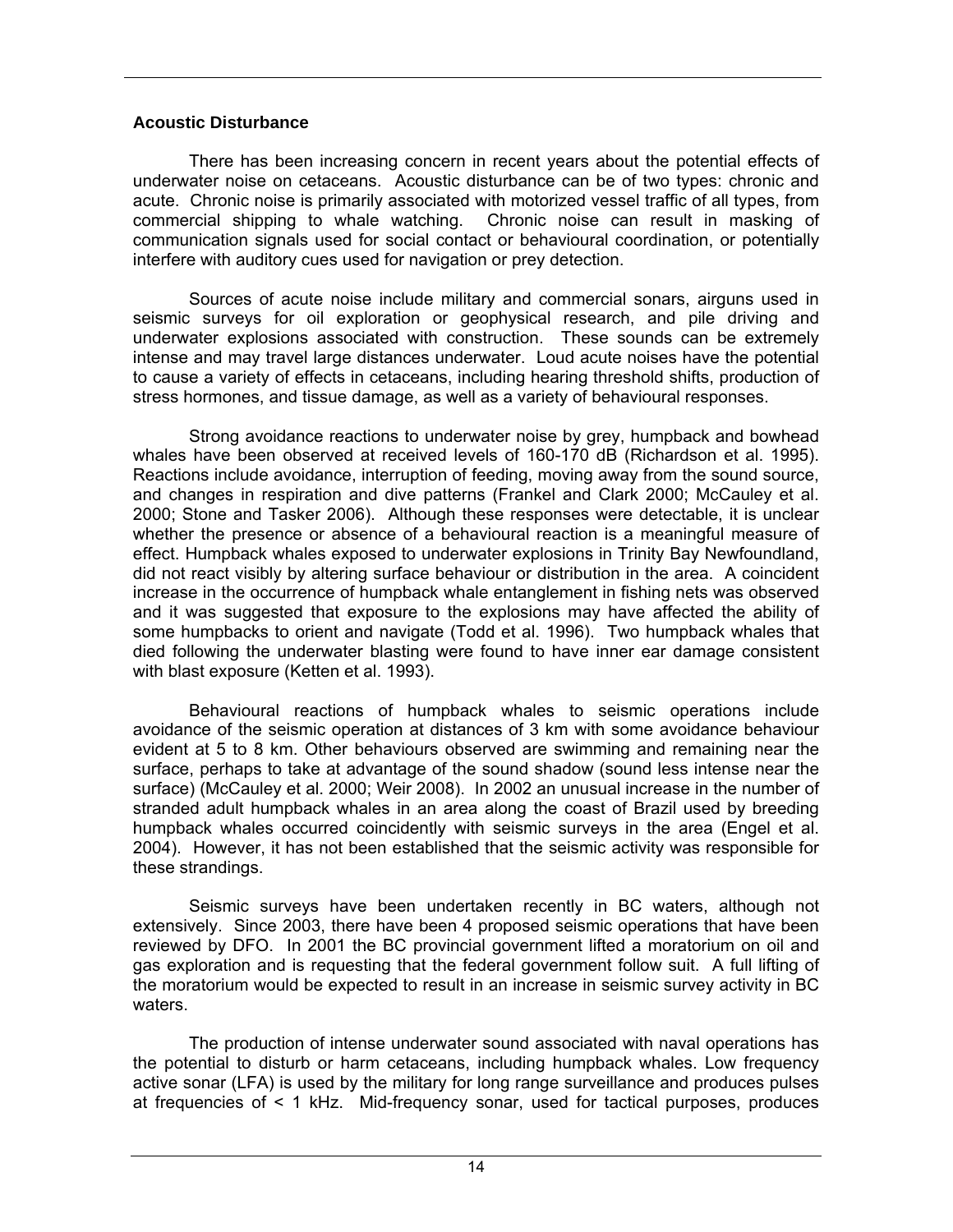pulses between 1 and 20 kHz (IWC 2004). Mid-frequency active sonar used by the US Navy has been associated with strandings of beaked whales and recently in Haro Strait, Washington in May, 2003, with strong avoidance or fright responses from several species of marine mammals including killer whales, Pacific white-sided dolphins and a minke whale (Evans and England 2001; Jepson et al. 2003; Anon 2005). There has also been concern about the US Navy's use of SURTASS low frequency active sonar. Recent studies of the behavioural response of singing humpback whales in Hawaiian waters indicate that individuals exposed to LFA pulses at received levels of 150 dB responded by increasing the length of their songs, perhaps in response to masking effects of the SURTASS signals (Miller et al. 2000; Fristrup et al. 2003).

 The Canadian Navy uses active sonar during training exercises and equipment testing in designated training areas off the BC coast. There are 5 primary types of sonar that are used by the Canadian Navy. Of these, the most powerful is the mid-frequency active SQS-510 sonar, which emits ten times less energy than the SQS53C sonar used by the US Navy. The Canadian Navy also use helicopter dipping sonars and active sonobouys although these emit far less energy than the SQS 510 (Fisheries and Oceans 2008b). Canadian test ranges, such as the one off the west coast of Vancouver Island are also used by other navies to test equipment and train personnel, thus a wide variety of active sonar systems may be used in Canada's Pacific waters.

 The vulnerability of humpback whales in BC to underwater noise requires further study. There is no evidence to date that existing anthropogenic noise types or amplitudes have caused any detrimental effects at the population level. However, should activities associated with production of acute underwater sounds, such as oil exploration and pile driving, increase spatially or temporally, monitoring of potential effects should be undertaken and mitigation should be implemented as required.

# **ALLOWABLE HARM ASSESSMENT**

 In order to estimate the level of human-caused mortality that may be allowable without causing serious population-level consequences or prevent recovery, the U.S. National Marine Fisheries Service has devised a means of calculating the Potential Biological Removal (*PBR*) for marine mammal populations. *PBR* estimates the maximum number of animals, excluding natural mortality, that may be removed per year while still allowing the population to reach or sustain to its 'optimum sustainable population' (Wade 1998). *PBR* is calculated as:

 $PBR = N_{MIN} \times \frac{1}{2} R_{MAX} * F_R$ 

where:

 $N_{\text{MIN}}$  = the minimum population estimate  $\frac{1}{2}$   $R_{\text{MAX}}$  = one-half the maximum theoretical or estimated net productivity of the stock at a small population size,  $F_R$  = a recovery factor between 0.1 and 1.

To calculate *PBR* for humpback whales in BC, we use the following values:

 $N_{\text{MIN}}$  = 2066, the 20<sup>th</sup> percentile of the estimated population size in 2006  $R_{\text{MAX}}$  = 0.04, the default value recommended for cetaceans (Wade 1998), and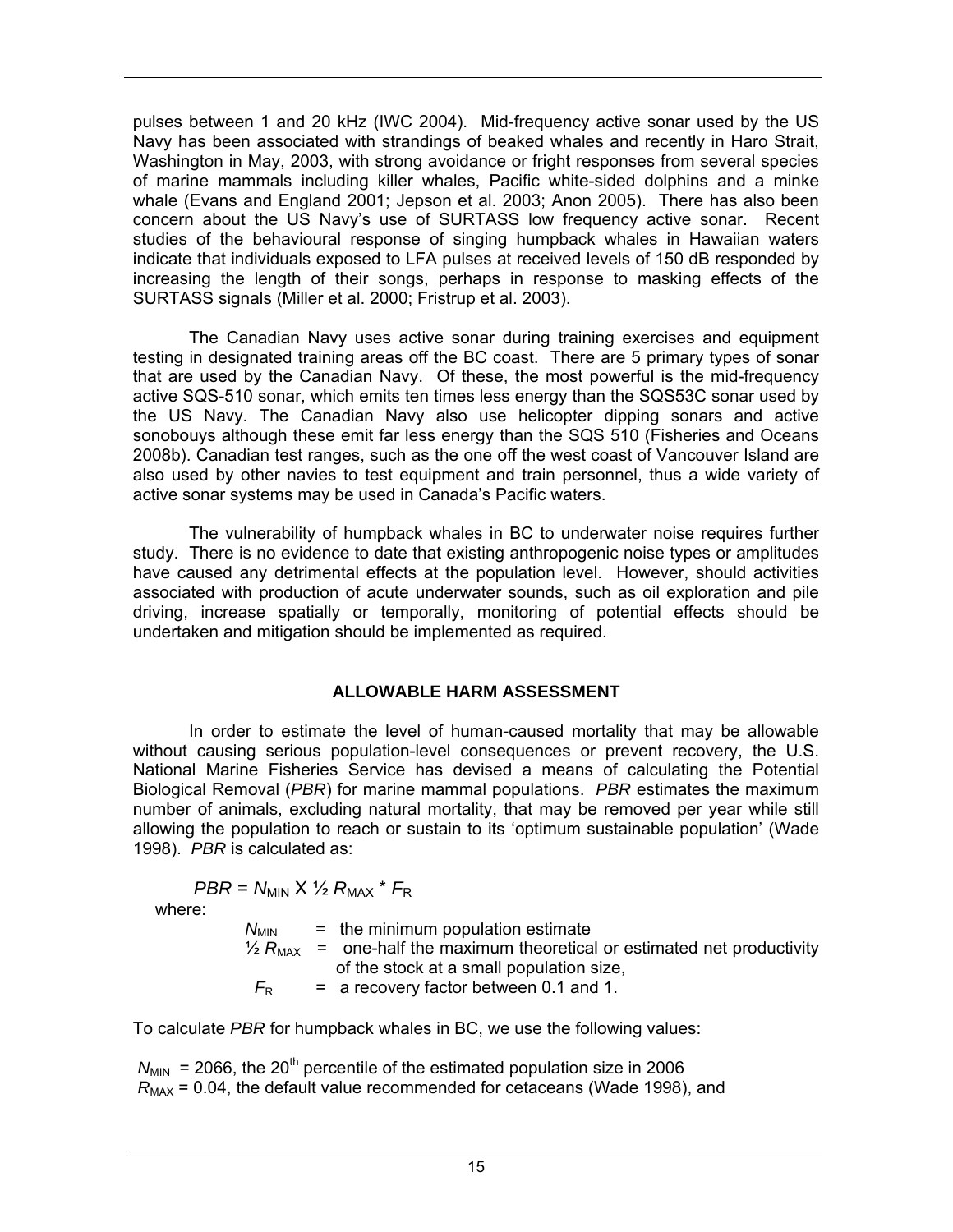$F_R$  = 0.5, the recommended recovery factor for non-endangered cetaceans (Wade 1998; Angliss and Outlaw 2007).

*PBR* for the BC humpback whale population was calculated to be 21 animals.

# **MITIGATION AND ALTERNATIVES TO THREAT-CAUSING ACTIVITIES**

The following provides a summary of the key approaches that are or could be employed to minimize or mitigate the impacts of human activities on humpback whales and their habitat. These are addressed in greater detail in the draft Recovery Strategy for Humpback Whales in BC (Fisheries and Oceans 2008). Note that these generally include only mitigation measures available in Canadian waters.

# **Vessel Strikes**

Efforts taken to date to minimize vessel-whale interactions include raising awareness of whale distribution, encouraging reporting of collision events to help inform vessel traffic management policies and mitigation efforts, as well as the development and support of multi-jurisdictional, transboundary (Pacific Canada and Washington State, USA) guidelines for vessel operations around marine mammals. It is currently unknown to what degree these measures have reduced the number of humpback whale-vessel interactions.

The newly-formed BC Marine Mammal Response Network (see below) will increase the probability that vessel collisions involving cetaceans, including humpbacks, will be reported.

# **Entanglements**

Actions taken so far in BC to mitigate the occurrence or effects of entanglement of whales, including humpbacks, in fishing gear have focused mostly on developing regional capacity to disentangle animals. Since 2000, several sets of specialized disentanglement equipment have been acquired from the Center for Coastal Studies (Provincetown, MA, USA), which disentangles whales off the northeast US under contract to NOAA Fisheries. In 2005, a disentanglement workshop was held at the Vancouver Aquarium, which included both theory and on-the-water simulated disentanglement exercises. In BC waters since 1987, five humpback whales have been disentangled from trailing gear, while 9 attempts were made to disentangle whales from active fishing gear.

The DFO Marine Mammal Response Program (see above) will also increase the likelihood that entangled humpback whales will be reported and a response initiated in time to effect a successful disentanglement effort.

 Other potential actions to reduce the frequency of humpback entanglements in fishing gear in BC include monitoring of spatial and temporal overlap between fishing operations and humpback whale occurrence, with the implementation of temporary area closures as needed. The inclusion of weak links in fixed long-line or trap gear so that buoy lines will part if entangled is another potential mitigative action.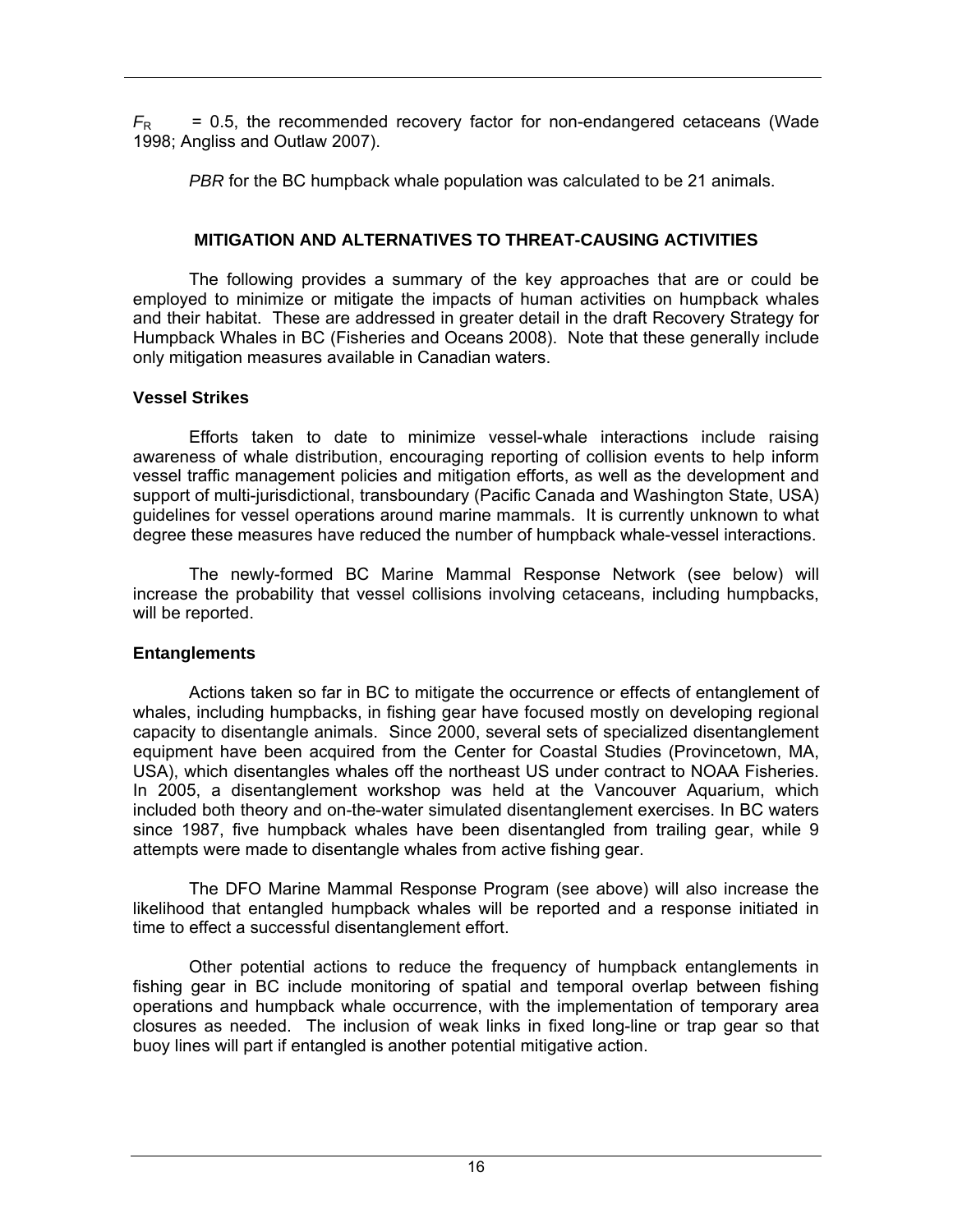## **Reduced Prey Availability**

 The abundance of humpback whales in BC waters has been growing at an annual rate of approximately 4%/year since the early 1990s. This growth has yet to show signs of slowing, which might be indicative of prey limitation causing density dependent effects. However, should future population growth slow significantly, especially before population recovery targets are met, the possibility of prey limitation should be investigated and mitigative actions should be taken as required. In order to assess the potential for prey limitation in this population, further research is necessary in order to better understand the seasonal and regional importance of different prey resources to these whales. Also important are quantitative estimates of the biomass of key prey species needed to sustain a growing or recovered humpback whale population. If reduced availability of commercially important species such as herring or sardine is found to be constraining recovery of humpback whales in BC, this populations' requirements should be incorporated into fishery management plans to ensure a sufficient biomass is available.

## **Underwater Noise**

## *Military sonar*

The Department of National Defence (DND) has established protocols to protect marine mammals from disturbance and/or harm from the use of military active sonar. Maritime Command Order 46-13, for marine mammal mitigation, is to avoid transmission of sonar any time a marine mammal is observed within the defined mitigation avoidance zone, which is established specific to each type of sonar. Ship's personnel receive training in marine mammal identification and detection. All foreign vessels are subject to Canadian regulations while in Canadian waters (D. Freeman, DND, pers. comm.). There remains some concern regarding compliance by foreign vessels with Canadian regulations and the effectiveness of these mitigation protocols.

# *Seismic air guns*

There are currently few industrial or scientific seismic surveys conducted in western Canadian waters. Some projects involving seismic surveying trigger screening under the Canadian Environmental Assessment Act (CEAA), while others are reviewed regionally by DFO. In 2005, DFO developed a draft Statement of Canadian Practice on the Mitigation of Seismic Noise in the Marine Environment, to address concerns regarding the potential impact of seismic use on marine mammals and other marine life. This Statement of Practice, which was revised in 2007, is considered to be minimum standards to be applied at the national level (DFO 2007b). In the Pacific Region, each proposed seismic survey is reviewed by DFO marine mammal experts and mitigation measures are developed based on the species of concern in the area of the survey for each project. Seismic mitigation protocols recommended by DFO Pacific Region are designed to prevent exposure of cetaceans to received sound pressure levels in excess of 160 dB re 1  $\mu$ Pa, which is generally the level at which behavioural disturbance can be anticipated. A slow ramp-up of air gun pressure, or a 'soft start', is utilized to allow cetaceans to leave the area ensonified with intense sound. A safety zone corresponding to the estimated 160  $dB$  re 1  $\mu$ Pa isopleth is established around the sound source, and a marine mammal observer monitors this zone while air guns are operating. If a cetacean enters the safety zone, air gun use is suspended until it has left the zone.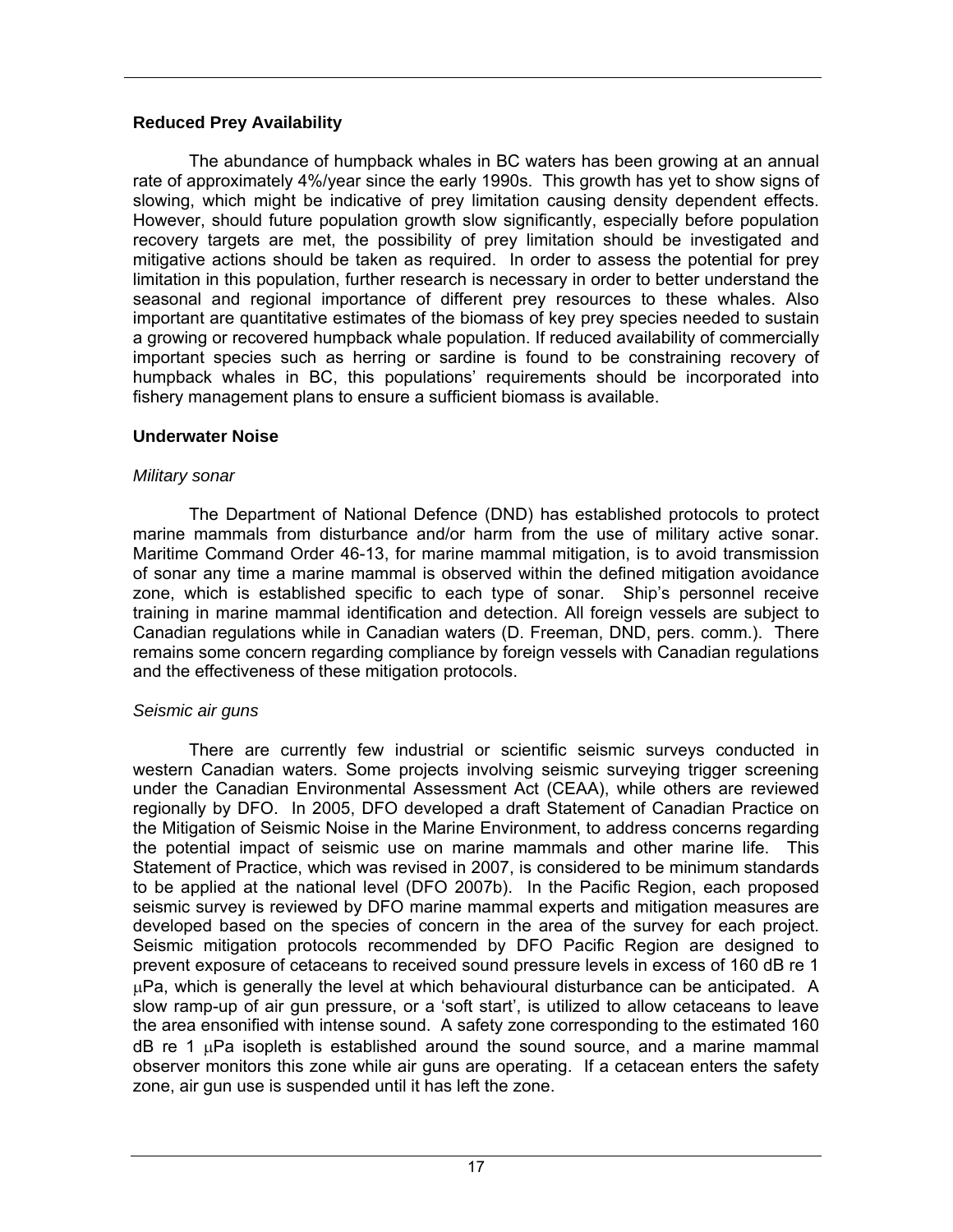A DFO Science workshop to assess the effectiveness of existing methods used to mitigate the effects of seismic surveys on marine mammals is planned for 2009. *Construction noise* 

Mitigation protocols to prevent exposure of cetaceans to noise associated with construction activities such as dredging and pile driving in the Pacific Region are similar to those for seismic air guns.

#### *Chronic noise*

There is currently no mitigation of chronic noise in the marine environment that originates from shipping and other marine vessel traffic in the habitat of humpback whales in BC.

#### **ACKNOWLEDGEMENTS**

We are grateful to the many colleagues who collected humpback whale photoidentifications used in the population abundance estimates presented here. In particular, we thank Graeme Ellis, Brian Gisborne, Mark Malleson, Doug Davies, Hermann Meuter and Janie Wray for major contributions to the database. Thanks to Hitomi Kimura and Christie Macmillan for careful and accurate assistance with matching ID photos. Rob Ahrens and Carl Walters provided advice on statistical modelling. We also thank Linnea Flostrand for providing background information on prey resources and fisheries. Bathymetric and coastline base maps were provided by the GIS Unit, Oceans, Habitat and Enhancement Branch, and the Canadian Hydrographic Service, DFO - Pacific region.

# **LITERATURE CITED**

- Angliss, R.P. and R.B. Outlaw (eds.). 2007. Alaska Marine Mammal Stock Assessments, 2007. National Marine Mammal Laboratory, Alaska Fisheries Science Center, NMFS-AFSC-180.
- Amstrup, S., T. McDonald, and B. Manly. 2005. Handbook of Capture-Recapture Analysis. Princeton: Princeton University Press.
- Anon 2005. Assessment of acoustic exposure on marine mammals in conjunction with *USS Shoup* Active Sonar Transmissions in the eastern Strait of Juan de Fuca and Haro Strait, Washington, May 5, 2003. 13pp. Accessed October 10, 2008 at: www.nmfs.noaa.gov/pr/pdfs/acoustics/assessment.pdf
- Baker C.S., A. Perry, and L.M. Herman. 1987. Reproductive histories of female humpback whales *Megaptera novaeangliae* in the North Pacific. Mar. Ecol. Prog. Ser. 41: 103- 114.
- Baker, C.S., R.W. Slade, J.L. Bannister, R.B. Abernethy, M.T. Weinrich, J. Lien, J. Urban, P. Corkeron, J. Calambokidis, O. Vasquez, and S.R. Palumbi. 1994. Hierarchical structure of mitochondrial DNA gene flow among humpback whales *Megaptera novaeangliae*, world-wide. Mol. Ecol. 3**:** 313-327.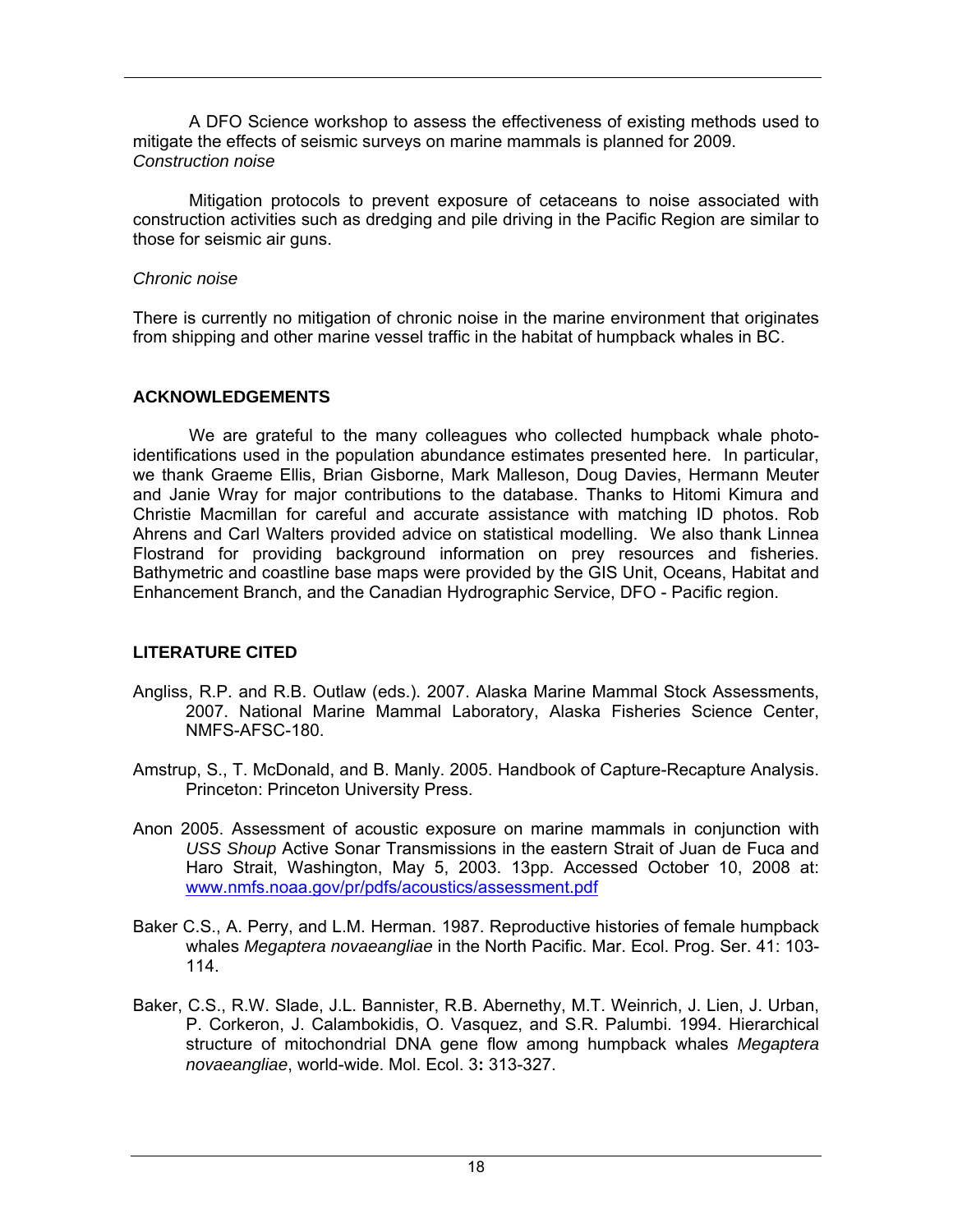- Baker, C.S., L. Medrano-Gonzalez, J. Calambokidis, A. Perry, F. Pichler, H. Rosenbaum, J.M. Straley, J. Urban-Ramirez, M. Yamaguchi, and O. Von Ziegesar. 1998. Population structure of nuclear and mitochondrial DNA variation among humpback whales in the North Pacific. Mol. Ecol. 7: 695-707.
- Calambokidis, J. and J. Barlow. 2004. Abundance of blue and humpback whales in the eastern North Pacific estimated by capture-recapture and line-transect methods. Mar. Mamm. Sci. 20: 63-85.
- Calambokidis, J., E.A. Falcone, T.J. Quinn, A.M. Burdin, P.J. Clapham, J.K.B. Ford, C.M. Gabriele, R. LeDuc, D. Mattila, L. Rojas-Bracho, J.M. Straley, B.L. Taylor, J.R. Urbán, D. Weller, B.H. Witteveen, M. Yamaguchi, A. Bendlin, D. Camacho, K. Flynn, A. Havron, J. Huggins, and N. Maloney. 2008. SPLASH: Structure of Populations, Levels of Abundance and Status of Humpback Whales in the North Pacific. Report to U.S. Dept of Commerce, Seattle, Washington (unpublished). 57 pp. Available from Cascadia Research, 218 ½ W 4th Ave., Olympia, WA 98501 or at http://www.cascadiaresearch.org.
- Calambokidis J., G.H. Steiger, J.M. Straley, T. J. Quinn ІІ**,** L.M. Herman, S. Cerchio, D.R. Salden, M. Yamaguchi, F. Sato, J. Urbán R., J. Jacobsen, O. von Ziegesar, K.C. Balcomb, C.M. Gabriele, M.E. Dahlheim, M. Higashi, S. Uchida, J.K.B. Ford, Y. Miyamura, P. Ladrón De Guevara, S.A. Mizroch, L. Schlender and K. Rasmussen. 1997. Abundance and population structure of humpback whales in the North Pacific Basin. Report to Southwest Fisheries Science Center, National Marine Fisheries Service, La Jolla, California. (unpublished). 71 pp. Available from Cascadia Research, 218 ½ W 4th Ave., Olympia, WA 98501 or at http://www.cascadiaresearch.org .
- Carretta, J.V., K.A. Forney, M.S. Lowry, J. Barlow, J. Baker, B. Hanson, and M.M. Muto. 2007. U.S. Pacific Marine Mammal Stock Assessments: 2007. U.S. Department of Commerce, NOAA Technical Memorandum NMFS-SWFSC-414.
- Chittleborough, R.G. 1958. The breeding cycle of the female humpback whale*, Megaptera novaeangliae* (Borowski). Aust. J. Mar. Freshwat. Res. 9: 1-18.
- Chittleborough, R.G. 1965. Dynamics of two populations of the humpback whale. *Megaptera novaeangliae* (Borowski). Aust. J. Mar. Freshwat. Res. 16: 33-128.
- Clapham P. J. and C. A. Mayo. 1987. Reproduction and recruitment of individually identified humpback whales, *Megaptera novaeangliae*, observed in Massachusetts Bay, 1979-1985. Can. J. Zool. 65: 2853-2863.

Clapham, P.J. and J.G. Mead. 1999. *Megaptera novaeangliae*. Mamm. Species 604: 1-9.

- Clapham, P.J., S.B. Young, and R.L. Brownell, Jr. 1999. Baleen whales: conservation issues and the status of the most endangered populations. Mamm. Rev. 29: 35-60.
- Clapham, P.J. 2001. Why do baleen whales migrate? A response to Corkeron and Connor. Mar. Mamm. Sci. 7: 432-436.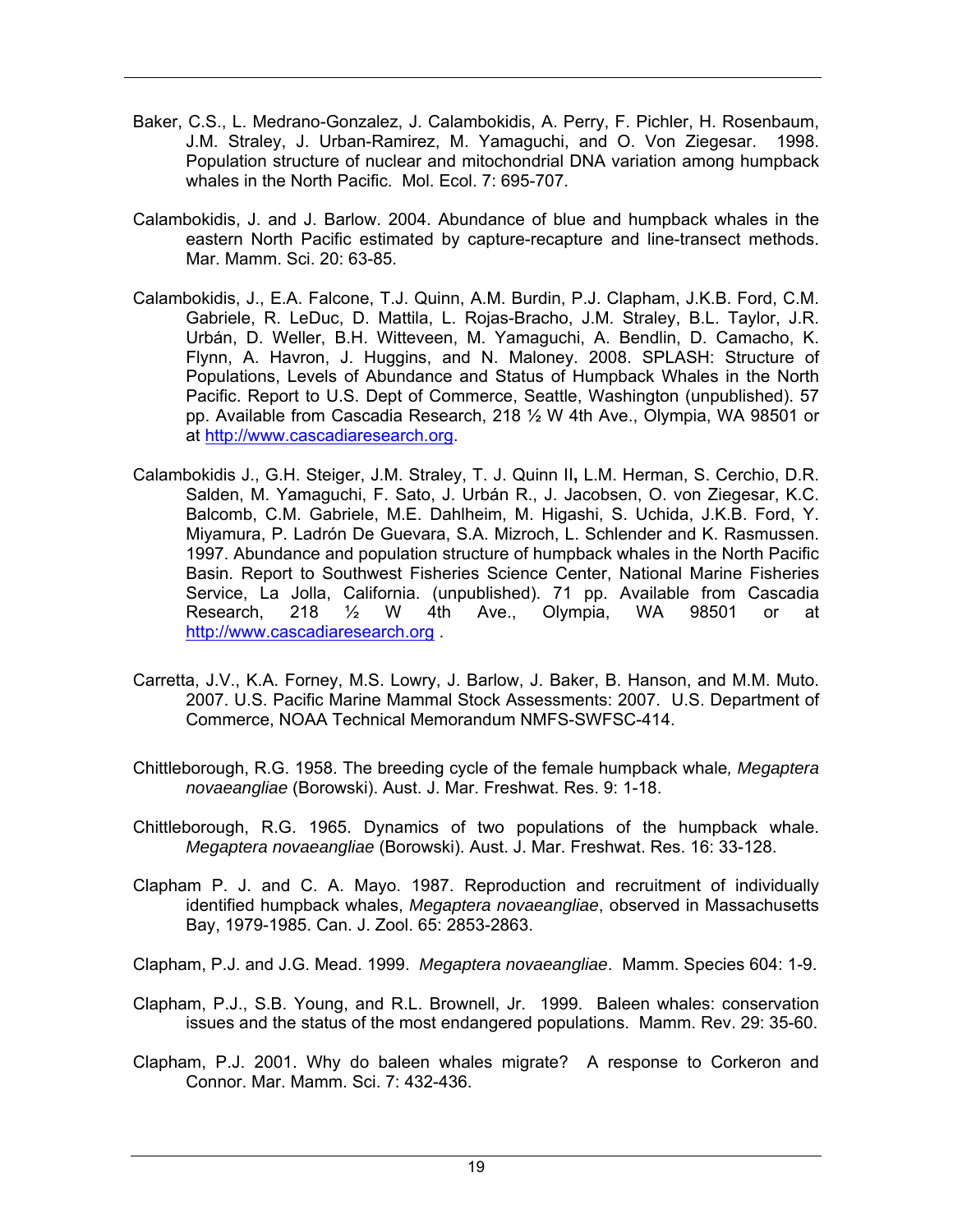- Connor, R.C. and P.J. Corkeron. 2001. Predation past and present: killer whales and baleen whale migration. Mar. Mamm. Sci. 17: 436-439.
- Corkeron, P.J. and R.C. Connor. 1999. Why do baleen whales migrate? Mar. Mamm. Sci. 15: 1228-1245.
- Craig, A. and L. Herman. 1997. Sex differences in site fidelity and migration of humpback whales (*Megaptera novaeangliae*) to the Hawaiian Islands. Can. J. Zool. 75: 1923- 1933.
- DeMaster, D.P., C.W. Fowler, S.L. Perry, and M.F. Richlen. 2001. Predation and competition: the impact of fisheries on marine-mammal populations over the next one hundred years. J. Mammal. 82: 641-651.
- DFO (Department of Fisheries and Oceans). 2007a. Revised protocol for conducting recovery potential assessments. DFO Can. Sci. Advis. Sec. Sci. Advis. Rep. 2007/039.
- DFO. 2007b. Statement of Canadian Practice with respect to the Mitigation of Seismic Sound in the Marine Environment. Available from: http://www.dfompo.gc.ca/oceans-habitat/oceans/im-gi/seismic-sismique/index\_e.asp
- DFO. 2008a. Pacific Region Integrated Fisheries Management Plan 2008 Spawn-On-Kelp Herring. Available from: http://www-ops2.pac.dfompo.gc.ca/xnet/content/MPLANS/MPlans.htm
- DFO. 2008b. Pacific Region Integrated Fisheries Management Plan Crab by Trap January 1, 2008 to December 31, 2008. Available from: http://www-ops2.pac.dfompo.gc.ca/xnet/content/MPLANS/MPlans.htm
- DFO. 2008c. Pacific Region Integrated Fisheries Management Plan GroundFish March 8, 2008 to February 20, 2009. Available from: http://www-ops2.pac.dfompo.gc.ca/xnet/content/MPLANS/MPlans.htm
- DFO. 2008d. Pacific Region Integrated Fisheries Management Plan Prawn and Shrimp By Trap May 1, 2008 to April 30, 2009. Available from: http://www-ops2.pac.dfompo.gc.ca/xnet/content/MPLANS/MPlans.htm
- DFO. 2008e. Pacific Region Integrated Fisheries Management Plan Roe Herring February 10, 2008 to April 30, 2008. Available from: http://www-ops2.pac.dfompo.gc.ca/xnet/content/MPLANS/MPlans.htm
- DFO. 2008f. Pacific Region Integrated Fisheries Management Plan Salmon Northern B.C. June 1, 2008 - May 31, 2009. Available from: http://www-ops2.pac.dfompo.gc.ca/xnet/content/MPLANS/MPlans.htm
- DFO. 2008g. Pacific Region Integrated Fisheries Management Plan Salmon Southern B.C. June 1, 2008 – May 31, 2009. Available from: http://www-ops2.pac.dfompo.gc.ca/xnet/content/MPLANS/MPlans.htm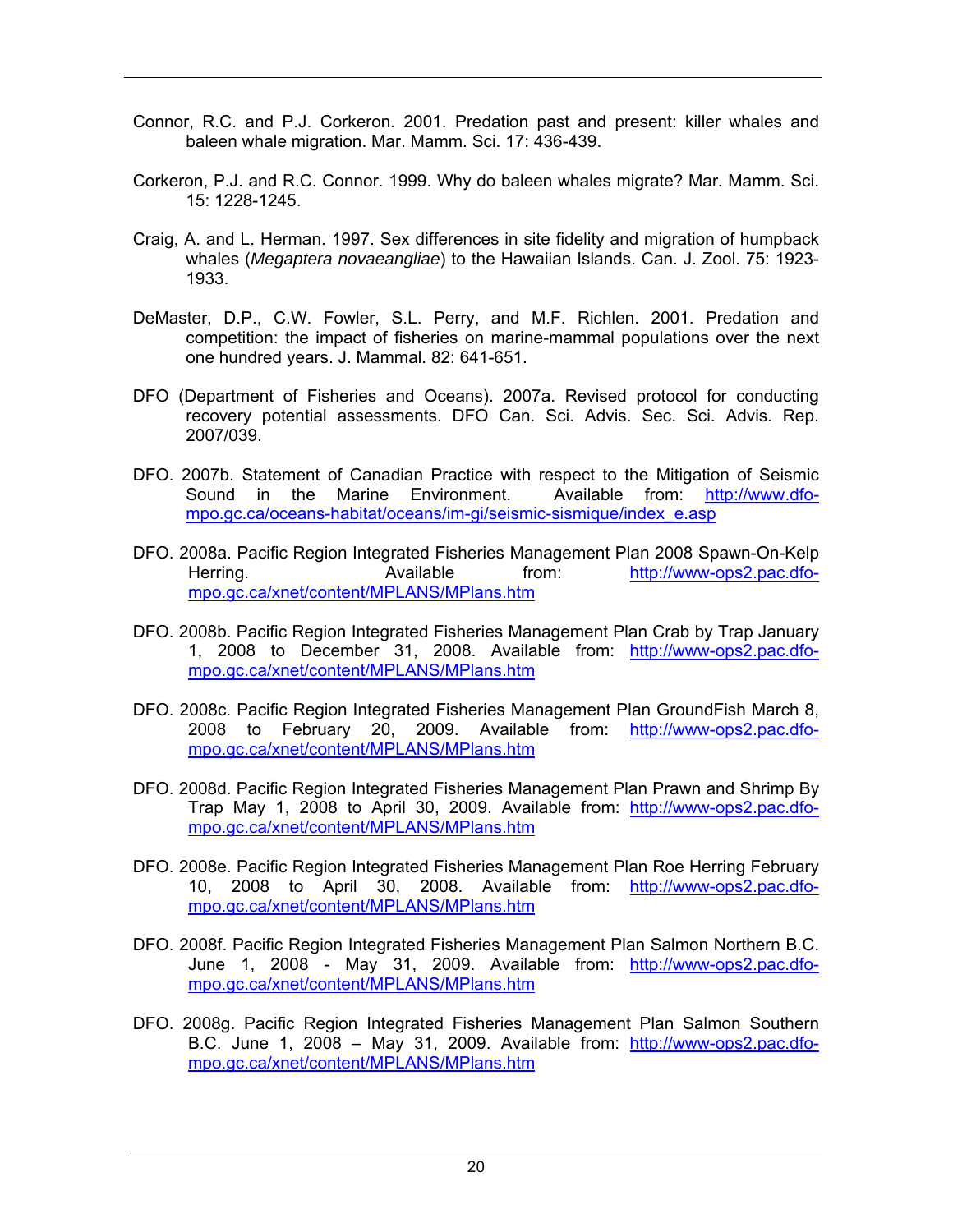- Dolphin, W.F. 1987. Prey densities of humpback whales, *Megaptera novaengliae*. Experientia 43: 468–471.
- Douglas, A.B., J. Calambokidis, S. Raverty, S.J. Jeffries, D.M. Lambourn, and S.A. Norman. 2008. Incidence of ship strikes of large whales in Washington state. J Mar. Biol. Assoc of UK. doi:10.1017/S0025315408000295, Published online by Cambridge University Press 17 March 2008
- Engel, M.H., M.C.C. Marcondes, C.C.A. Martins, F.O. Luna, R.P. Lima, and A. Campos. 2004. Are seismic surveys responsible for cetacean strandings? An unusual mortality of adult humpback whales in Abrolhos Bank, Northeastern coast of Brazil. Report to the International Whaling Commission SC/56/E28 8pp.
- Evans, D.L. and G.R. England. 2001. Joint interim report Bahamas marine mammal stranding event of 15-16 March 2000. NOAA, US Dept. of Commerce and Dept. of the Navy. Accessed October 15<sup>th</sup>, 2008 at
- Fristrup, K.M., L.T. Hatch, and C.W. Clark. 2003. Variation in humpback whale (*Megaptera novaeangliae*) song length in relation to low-frequency sound broadcasts. J. Acoust. Soc. Am. 113 (6): 3411-3424.
- Fisheries and Oceans Canada. 2008a. Recovery Strategy for the North Pacific humpback whale (*Megaptera novaeangliae*) in Canada [Draft]. Species at Risk Act Recovery Strategy Series. Fisheries and Oceans Canada, Ottawa.
- Fisheries and Oceans Canada. 2008b. Recovery Strategy for the northern and southern resident killer whales (*Orcinus orca*) in Canada. *Species at Risk Act* Recovery Strategy Series. Fisheries and Oceans Canada, Ottawa. ix +81 pp.
- Ford, J.K.B. and R.R. Reeves. 2008. Fight or flight: antipredator strategies of baleen whales. Mam. Rev. 38: 50-86.
- Frankel A.S. and C.W. Clark. 2000. Behavioural response of humpback whales (*Megaptera novaeangliae*) to full scale ATOC signals. J. Acoust. Soc. Am. 108 (4): 1930-1937.
- Gambell, R. 1976. World whale stocks. Mamm. Rev. 6: 41-53.
- Hammill, M.O. and G.B. Stenson. 2007. Application of the precautionary approach and conservation reference points to management of Atlantic seals. ICES J. Mar. Sci. 64: 702-706.
- IWC (International Whaling Commission). 2002. Report of the subcommittee on bowhead, right and gray whales. J. Cetacean Res. Manage. (Suppl.) 4:178-191
- IWC. 2003. Report of the subcommittee on bowhead, right and gray whales. J. Cetacean Res. Manage. (Suppl.) 5: 226-247.
- IWC. 2004. Annex K. Report Group on Environmental Concerns. Report of the Scientific Committee of the International Whaling Commission. Meeting held in Sorrento Italy,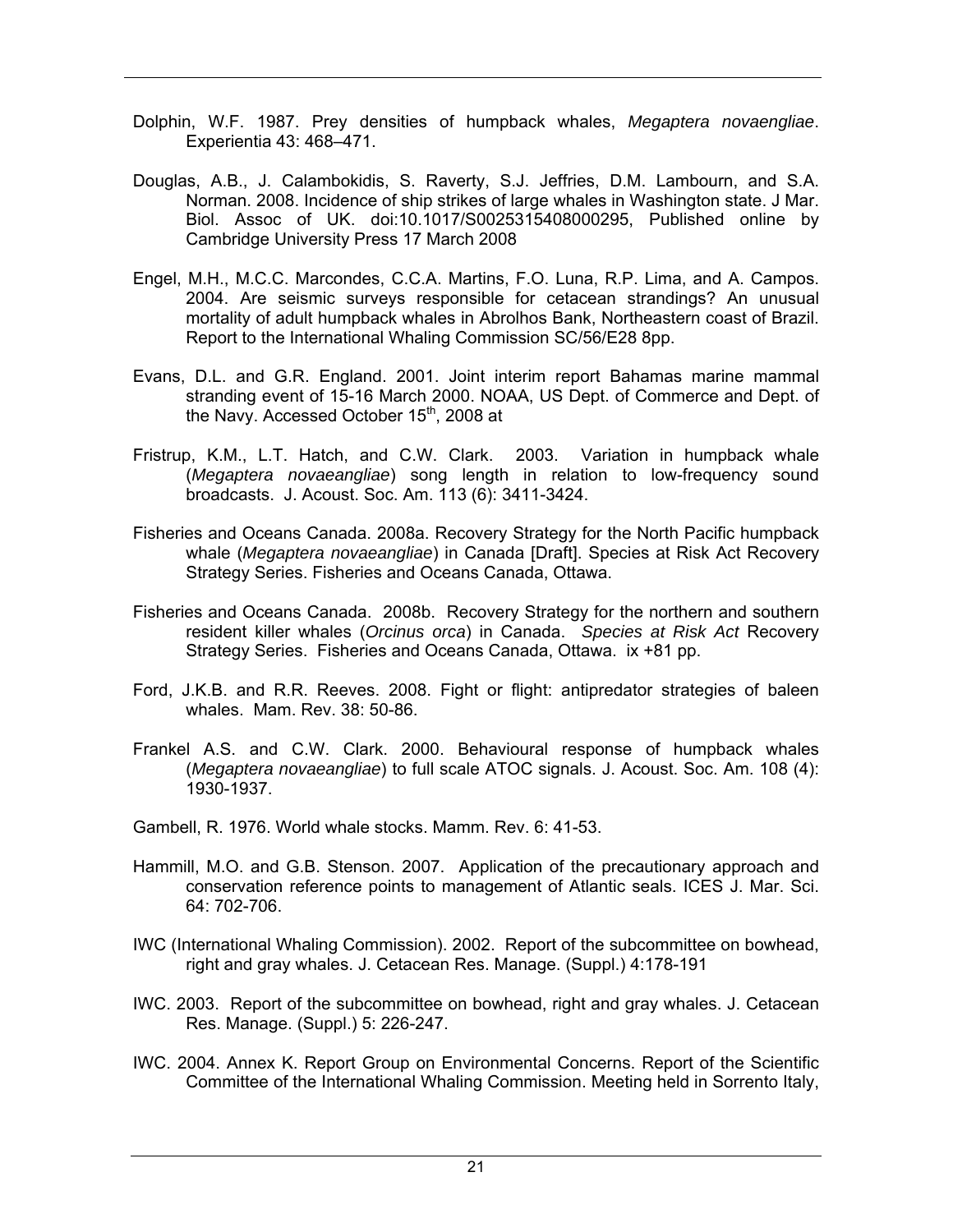29 Ju2004. Accessed October 2008 at www.iwcoffice.org/\_documents/sci\_com/SCRepFiles2004/56annexk.pdf

- Jensen, A.S. and G.K. Silber. 2003. Large Whale Ship Strike Database. U.S. Department of Commerce, NOAA Technical Memorandum. NMFS-OPR-25, 37 pp.
- Jepson, P.D., M. Arbelo, R. Deaville, I.A.P. Patterson, P. Castro, J.R. Baker, E. Degollada, H.M. Ross, P. Heeraez, A.M. Pocknell, F. Rodriguez, F.E. Howie, A. Espinosa, R. J. Reid, J.R. Jaber, V. Martin, A.A. Cunningham, and A. Fernandez. 2003. Gasbubble lesions in stranded cetaceans. Nature 425: 575.
- Johnson, A., G. Salvador, J.,Kenney, J. Robbins, S. Kraus, S. Landry, and P. Clapham. 2005. Fishing gear involved in entanglements of right and humpback whales. Mar. Mamm. Sci. 21(4): 635-645.
- Johnson, J.H. and A.A. Wolman. 1984. The humpback whale, *Megaptera novaeangliae.* Mar. Fish. Rev. 46: 30–37.
- Katona, S.K. and H.P. Whitehead. 1981. Identifying humpback whales using their natural markings. Polar Rec. 20: 439-444.
- Ketten, D.R., J. Lien, and S. Todd. 1993. Blast injury in humpback whales: evidence and implications. (Abstract only) J. Acoust. Soc. Am. 94: 1849-1850.
- Krebs, C. 1999. Ecological Methodology. New York: Addison Wesley Longman, Inc.
- Laist, D.W., A.R. Knowlton, J.G. Mead, A.S. Collet, and M. Podesta. 2001. Collisions between ships and whales. Mar. Mamm. Sci. 17:35-75.
- Lawson, J., M. Hammill, and G. Stenson. 2006. Characteristics of recovery: beluga whales. DFO Can. Sci. Advis. Sec. Res. Doc. 2006/075.
- Martin, A. R., S. K. Katona, D. Mattila, D. Hembree, and T. D. Waters. 1984. Migration of humpback whales between the Caribbean and Iceland. J. Mamm. 65:330-333.
- Mazzuca, L., S. Atkinson, and E. Nitta. 1998. Deaths and entanglements of humpback whales, Megaptera novaeangliae, in the main Hawaiian Island, 1972-1996. Pac. Sci. 52(1): 1-13.
- McCauley, R.D., J. Fewtrell, A.J. Duncan, C. Jenner, M-N. Jenner, J.D. Penrose, R.I.T. Prince, A. Adhitya, J. Murdoch, and K. McCabe. 2000. Marine seismic surveys: Analysis and propagation of air-gun signals; and effects of air-gun exposure on humpback whales, sea turtles, fishes and squid. Report for Australian Petroleum Production Exploration Association. Available from Centre for Marine Science and Technology, Curtin University of Technology, Western Australia 6102. 198p

Merilees, B. 1985. Humpbacks in our strait. Waters, J. Vanc. Aquarium. 8: 7-24.

Miller, P.J.O., N. Biassoni, A. Samuels, and P.L. Tyack. 2000. Whale songs lengthen in response to sonar. Nature 405: 903.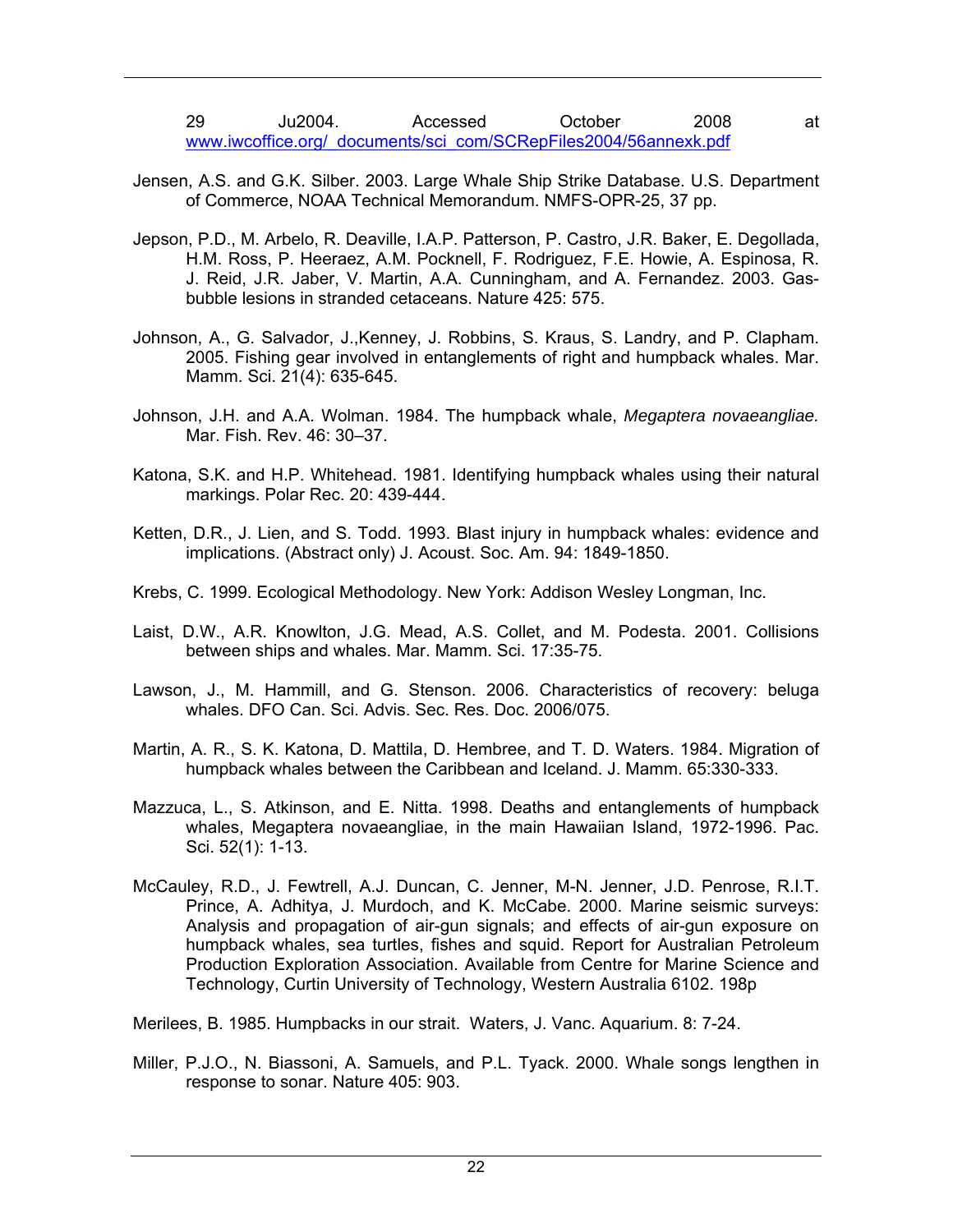- Mitchell, E.D. and R.R. Reeves. 1983. Catch history, abundance, and present status of northwest Atlantic humpback whales. Rep. Int. Whal. Comm. Spec. Issue 5: 153- 212
- Mizroch S.A., L.M. Herman, J.M. Straley, D.A. Glockner-Ferrari, J. Darling, S. Cerchio, C.M. Gabriele, D.R. Salden, and O. von Ziegesar. 2004. Estimating the adult survival rate of central North Pacific humpback whales (*Megaptera novaelangliae*). Journal of Mammalogy 85: 963–972.
- Moore S.E., J.R. Urbán, W.L. Perryman, F. Gulland, H.M. Perez-Cortes, P.R. Wade, L. Rojas-Bracho, and T. Rowles T. 2001. Are gray whales hitting "K" hard? Mar. Mamm. Sci. 17(4): 954-958.
- Neilson, J.L. 2006. Humpback whale (*Megaptera novaeangliae*) entanglement in fishing gear in northern Southeastern Alaska. M.Sc. thesis. University of Alaska Fairbanks.
- Neilson, J.L., J.M. Straley, C.M. Gabriele, and S. Hills. 2007. Non-lethal entanglement of humpback whales (*Megaptera novaeangliae*) in fishing gear in northern Southeast Alaska. J. Biogeogr. (special issue): 1-13
- Nichol, L.M., E.J. Gregr, R. Flinn, J.K.B. Ford, R. Gurney, L. Michaluk, and A. Peacock. 2002. British Columbia commercial whaling catch data 1908 to 1967: A detailed description of the B.C. historical whaling database. Can. Tech. Rep. Fish. Aquat. Sci., 2396. 83 pp.
- Payne, P.M., D.N. Wiley, S.B. Young, S. Pittman, P.J. Clapham, and J.W. Jossi. 1990. Recent fluctuations in the abundance of baleen whales in the southern Gulf of Maine in relation to changes in selected prey. Fish. Bull. 88: 687–696.
- Perryman W.L., M.A. Donahue, P.C. Perkins, and S.B. Reilly. 2002. Gray whale calf production 1994-2000: are observed fluctuations related to changes in seasonal ice cover? Mar. Mamm. Sci. 18(1): 121-144.
- Piatt, J.F., D.A. Methuen, A.E. Burger, R.L. McLagan, V. Mercer, and E. Creelman. 1989. Baleen whales and their prey in a coastal environment. Can. J. Zool. 67: 1523- 1530.
- Rambeau, A.L. 2008. Determining abundance and stock structure for a widespread migratory animals: the case of humpback whales (*Megaptera novaeangliae*) in British Columbia, Canada. M.Sc Thesis. University of British Columbia.
- Reeves, R.R., S. Leatherwood, S.A. Karl, and E.R. Yohe. 1985. Whaling results at Akutan (1912-39) and Port Hobron (1926-37), Alaska. Rep. Int. Whal. Comm. 35: 441-457.
- Rice, D.W.1977. The humpback whale in the North Pacific: Distribution, exploitation and numbers. pp. 29-44. *In:* K.S. Norris and R.S. Reeves (Eds.) Report on a workshop on problems related to humpback whales, (*Megaptera novaeangliae*) in Hawaii. U.S. Dept. of Commerce, NTIS PB-280 794.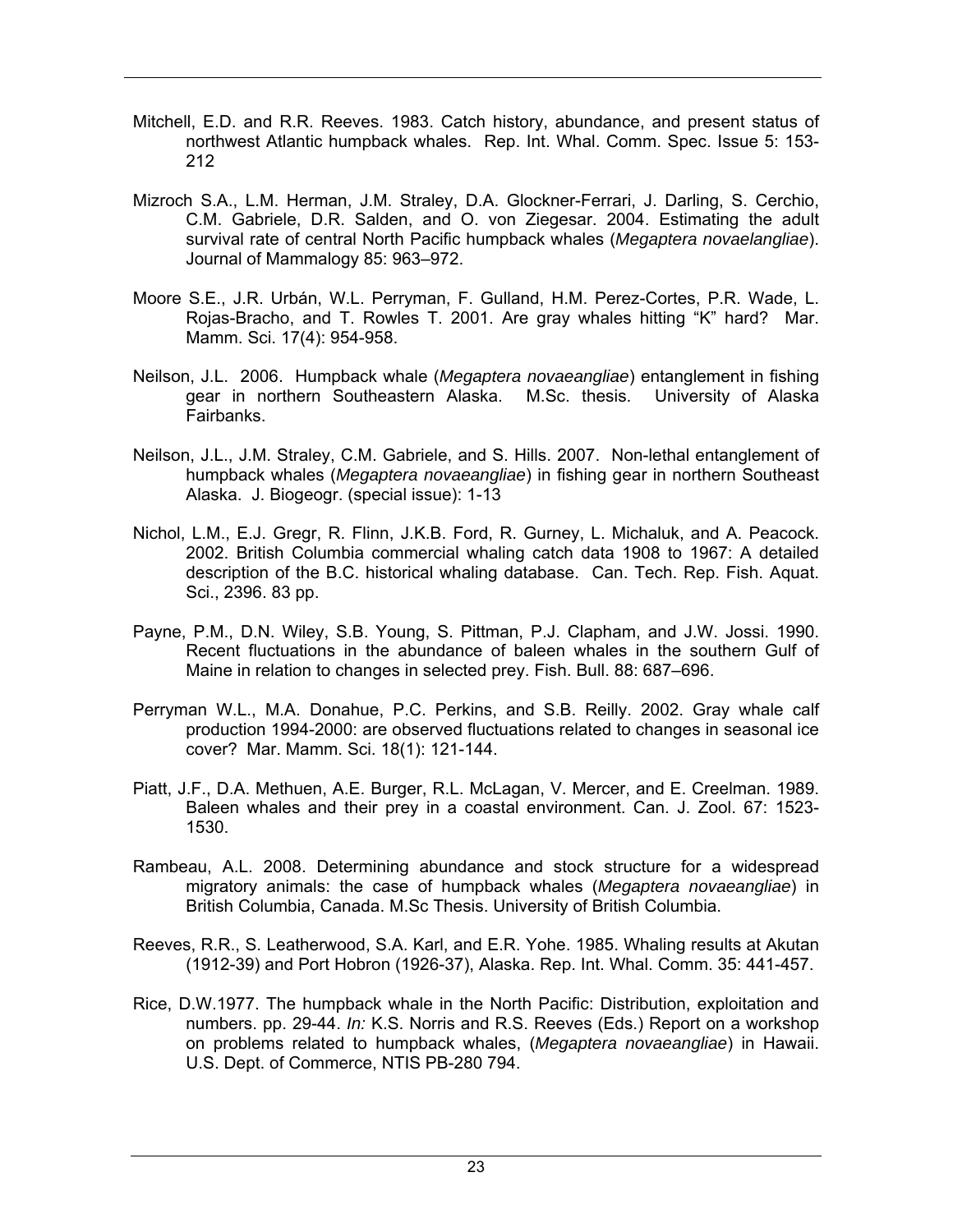- Richardson, W. J., C. R. Greene, C. I. Malme, and D. H. Thomson 1995. Marine mammals and noise. Academic Press, San Diego.
- Robbins, J. and D. Mattila 2004. Estimating humpback whale (*Megaptera novaeangliae*) entanglement rates on the basis of scar evidence. Report to the Northeast Fisheries Science Center, National Marine Fisheries Service, Woods Hole, MA. Order Number 43EANF030121.
- Seber, G.A.F. 1982. The estimation of animal abundance and related parameters. London: C.Griffin.
- Sharpe, F.A. 2001. Social foraging of the southeast Alaskan humpback whale, *Megaptera novaeangliae*. PhD dissertation, Simon Fraser University, Burnaby, B.C.
- Sigurjónsson J. and G. A. Víkingsson. 1997. Seasonal abundance of and estimated food consumption by cetaceans in Icelandic and adjacent waters. J. Northwest Atl. Fish. Sci. 22: 271–287.
- Stone, C. J. and M. L. Tasker. 2006. The effects of seismic airguns on cetaceans in UK waters. J. Cetacean Res. Manage. 8:255-263.
- Todd, S., P. Stevick, J. Lien, F. Marques, and D. Ketten. 1996. Behavioural effects of exposure to underwater explosions in humpback whales (*Megaptera novaeangliae*). Can. J. Zool. 74: 1661-1672.
- Transport Canada 2005. Statistic from T-FACTS. Accessed October 28, 2008 at http://www.tc.gc.ca/policy/report/anre2007/7\_marine.html
- Volgenau, L., S.D.Kraus, and J. Lien. 1995. The impact of entanglements on two substocks of the western North Atlantic humpback whale, *Megaptera novaenangliae.* Can. J. Zool. 73: 1689-1698.
- Wade P.R. 1998. Calculating limits to the allowable human-caused mortality of cetaceans and pinnipeds. Mar. Mamm. Sci. 14: 1-37
- Weir, C.R. 2008. Overt response of humpback whales (*Megaptera novaeangliae*), sperm whales (*Physeter macrocephalus*), and Atlantic spotted dophins (*Stenella frontalis*) to seismic exploration off Angola. Aquat. Mamm. 34(1): 71-83.
- Whitehead, H.P. and J.E. Carscadden. 1985. Predicting inshore whale abundance whales and capelin off the Newfoundland coast. Can. J. Fish. Aquat. Sci. 42: 976- 981.
- Wiley D. N., R. A. Asmutis, T. D. Pitchford and D. P. Gannon.1995. Stranding and mortality of humpback whales, *Megaptera novaeangliae*, in the mid-Atlantic and southeast United States, 1985-1992. Fish. Bull. 93: 196-205.
- Williams, R. and L. Thomas. 2007. Distribution and abundance of marine mammals in the coastal waters of BC, Canada. J. Cetacean Res. Manage. 9(1): 15-28*.*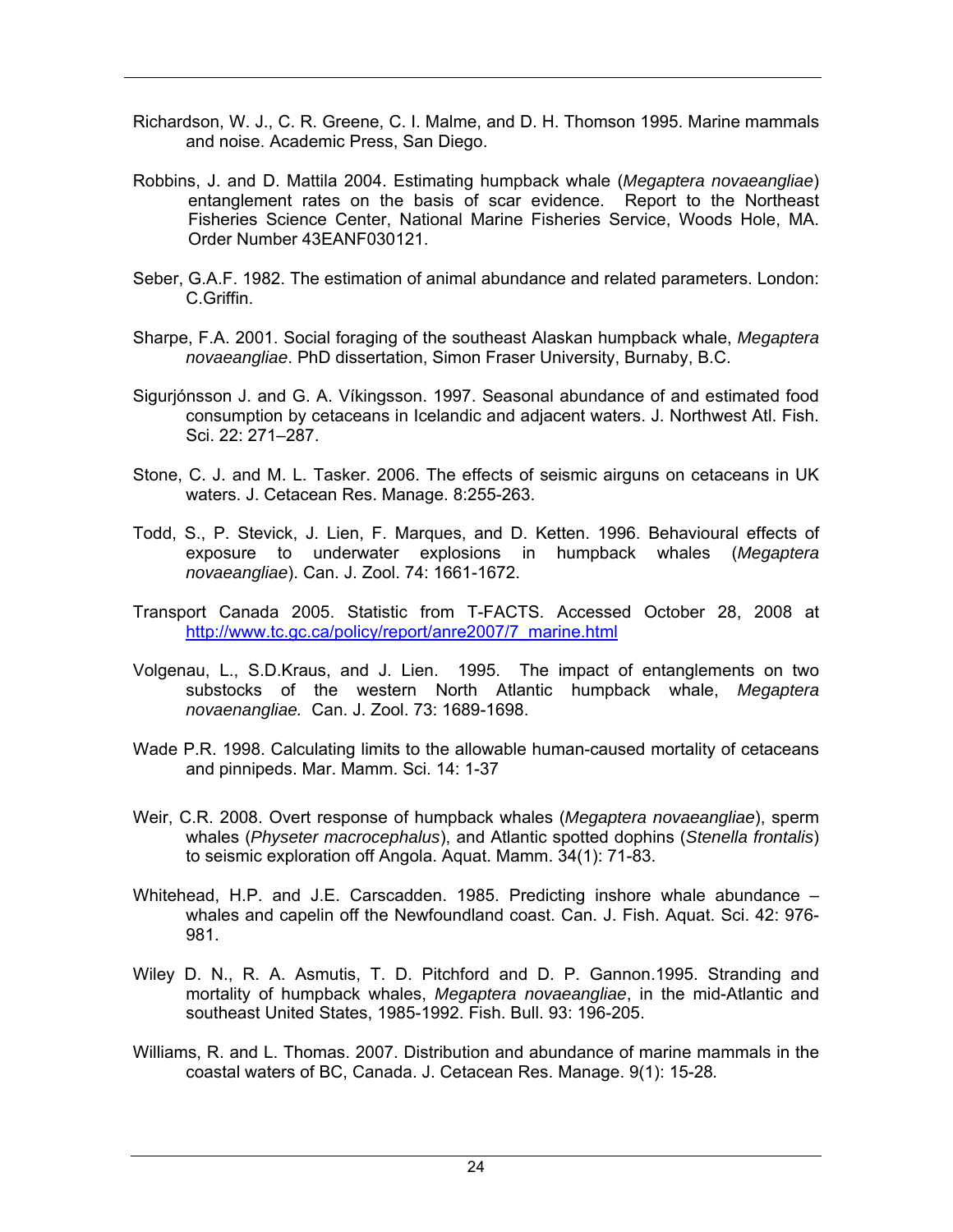# **TABLES**

|                                | <b>Table 1.</b> Chapman-modified Lincoln-Petersen estimates of humpback whale abundance |  |  |  |
|--------------------------------|-----------------------------------------------------------------------------------------|--|--|--|
| between year pairs, 1992-2005. |                                                                                         |  |  |  |

| Start vear | End year | N*   | $CV^*(% )$ | NB*  | Lower CI | Upper CI |
|------------|----------|------|------------|------|----------|----------|
| 1992       | 1993     | 580  | 54         | 744  | 487      | 1002     |
| 1993       | 1994     | 630  | 34         | 633  | 143      | 1122     |
| 1994       | 1995     | 590  | 22         | 587  | 299      | 874      |
| 1995       | 1996     | 516  | 19         | 517  | 309      | 725      |
| 1996       | 1997     | 910  | 38         | 930  | 184      | 1677     |
| 1997       | 1998     | 1149 | 42         | 1226 | 347      | 2106     |
| 1998       | 1999     | 945  | 15         | 939  | 639      | 1238     |
| 1999       | 2000     | 1052 | 12         | 1054 | 794      | 1315     |
| 2000       | 2001     | 702  | 11         | 702  | 544      | 859      |
| 2001       | 2002     | 1133 | 11         | 1136 | 900      | 1372     |
| 2002       | 2003     | 1434 | 9          | 1434 | 1189     | 1680     |
| 2003       | 2004     | 1460 | 6          | 1462 | 1286     | 1638     |
| 2004       | 2005     | 1888 | 7          | 1886 | 1634     | 2138     |
| 2005       | 2006     | 1659 | 7          | 1660 | 1428     | 1892     |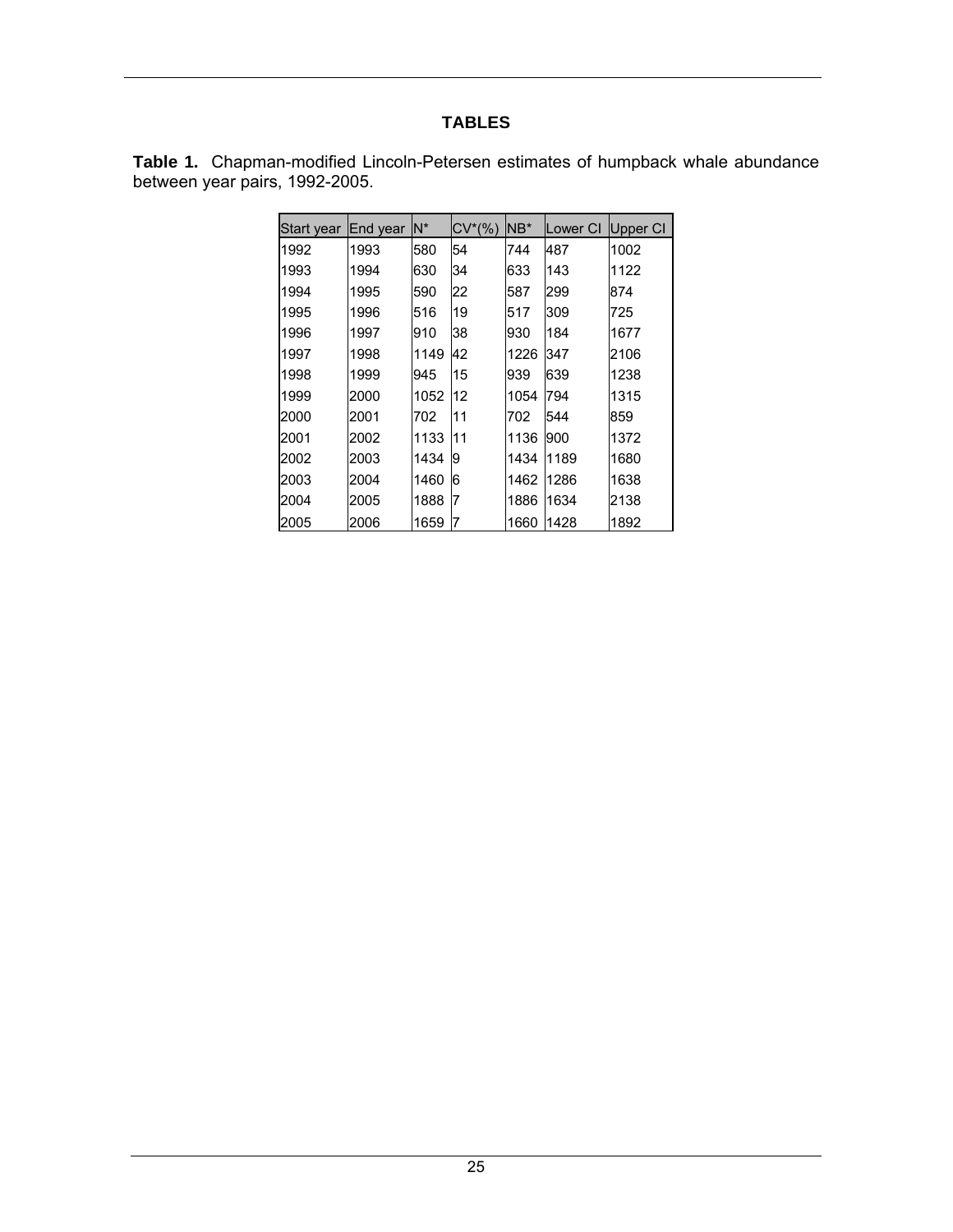### **FIGURES**



Figure 1. Locations of 873 photo-identified humpback whales in the North Pacific documented in the SPLASH project, 2004-2006. Lines connect sequential sightings of the same individual. Figure reproduced from Calambokidis et al. (2008).



Figure 2. Exponential increase in number of days identification photographs were taken and number of humpback whales identified in BC from 1992 to 2006. Effort days (points) are the number of days an ID photograph was taken between May and October that year. Identifications (grey bars) represent the total number of unique individual humpback whales photographed in BC between May and October that year. An exponential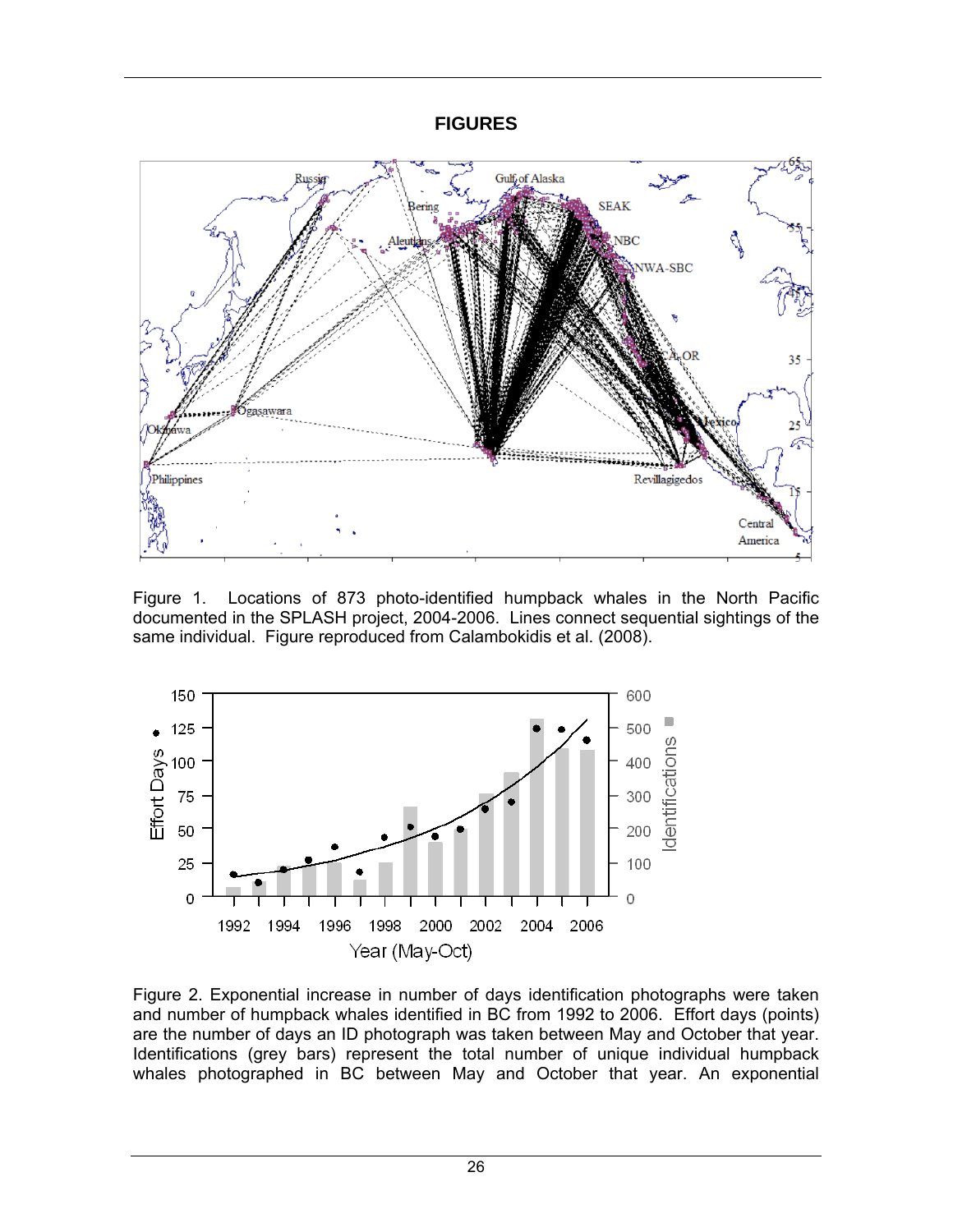

regression was fit to the effort days' data to show how it increased over 15 years (*Effort*=12.5e0.08*years*)

Figure 3. Locations of photo-identified humpback whales, showing variation in spatial effort from 1992 to 2006 in British Columbia (BC), Canada. Years are pooled for ease of viewing only. QCI = Queen Charlotte Islands, VI = Vancouver Island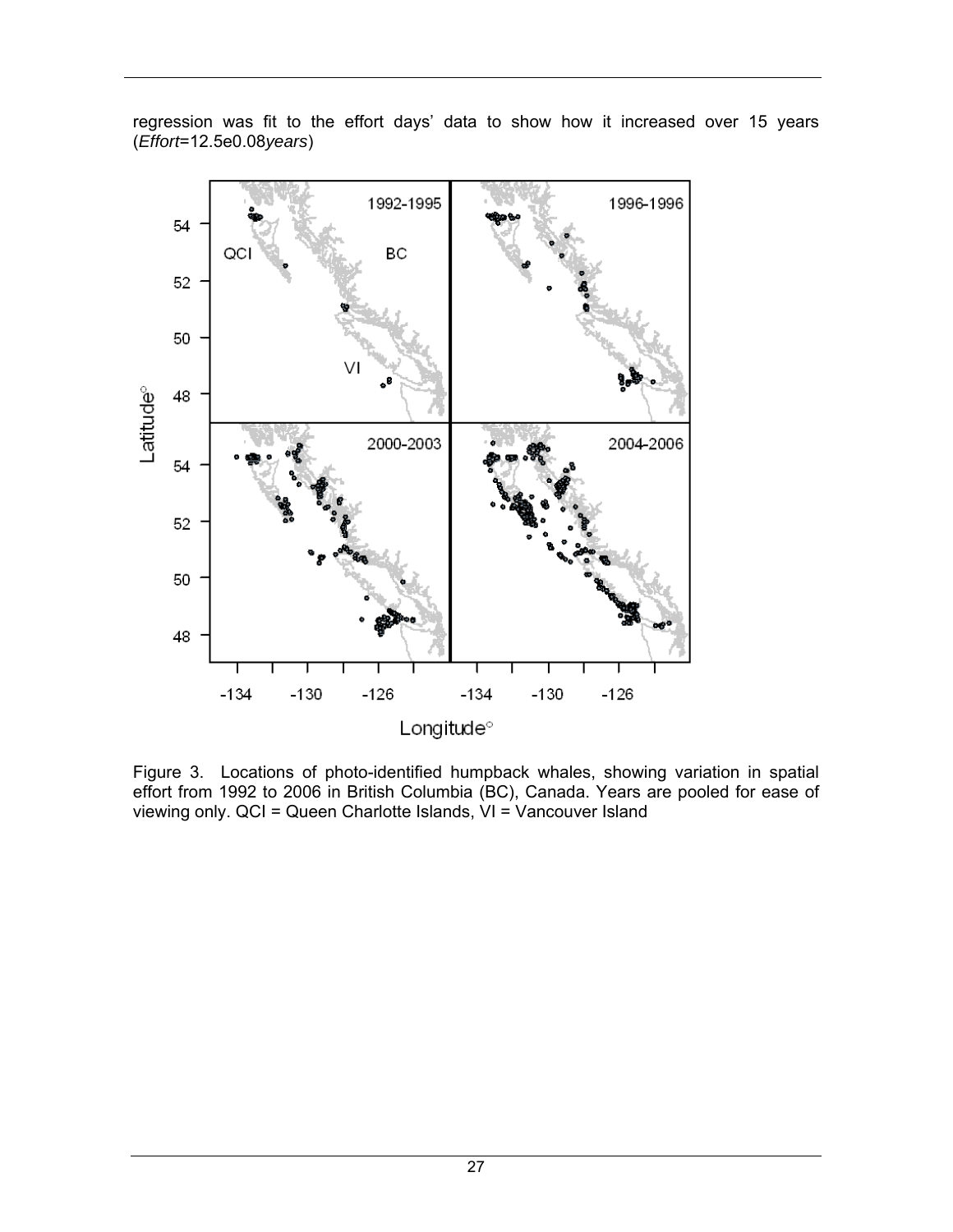

Figure 4. Bootstrap-corrected Chapman-modified Lincoln-Petersen abundance estimates (with 95% confidence intervals) for humpback whales in BC waters, 1992-2005.



Figure 5. SIR Jolly-Seber estimate of 2006 abundance of humpback whales in BC waters.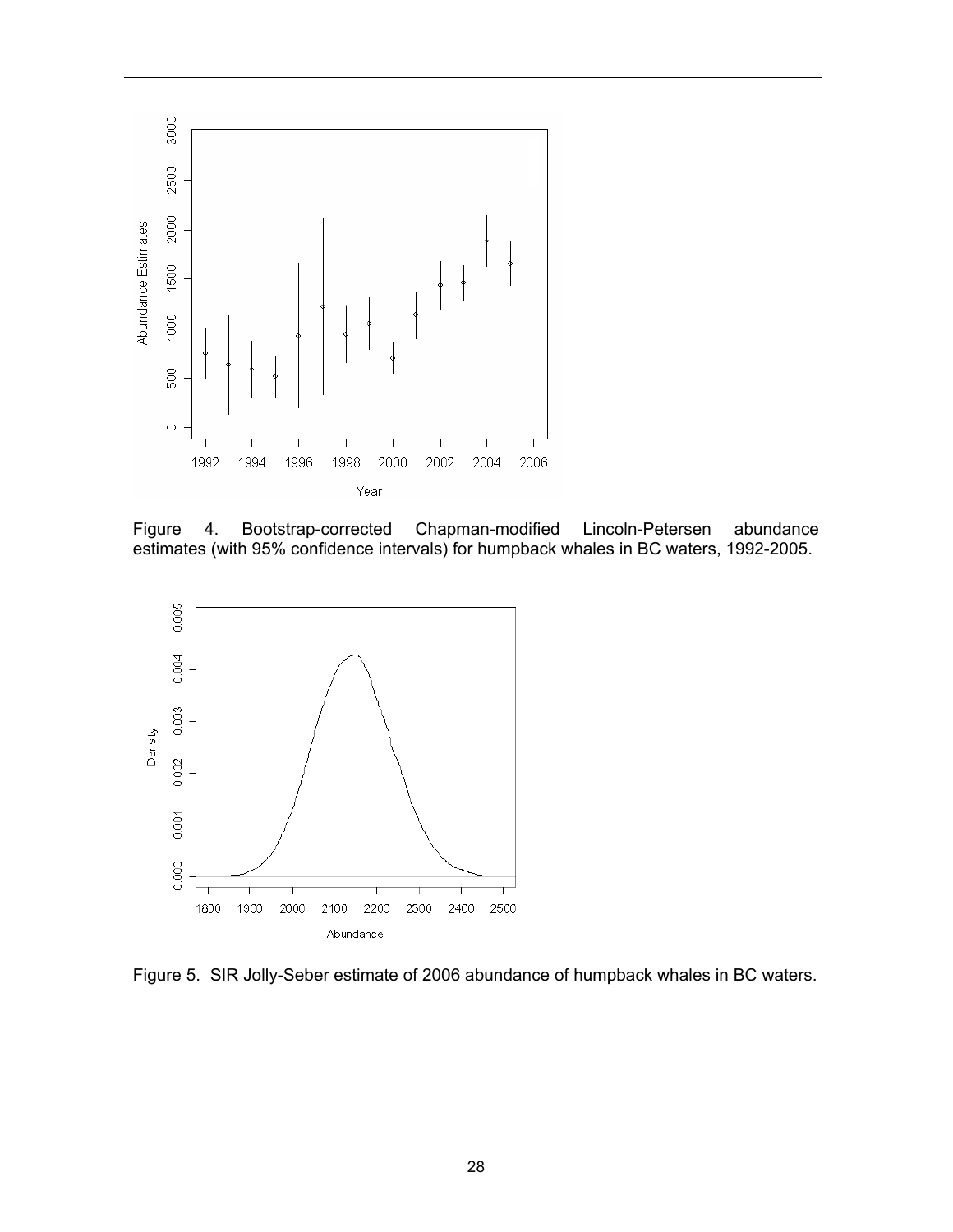

Figure 6. SIR Jolly-Seber estimate of annual survival rate of humpback whales in BC waters.



Figure 7. SIR Jolly-Seber estimate of annual population growth rate of humpback whales in BC waters.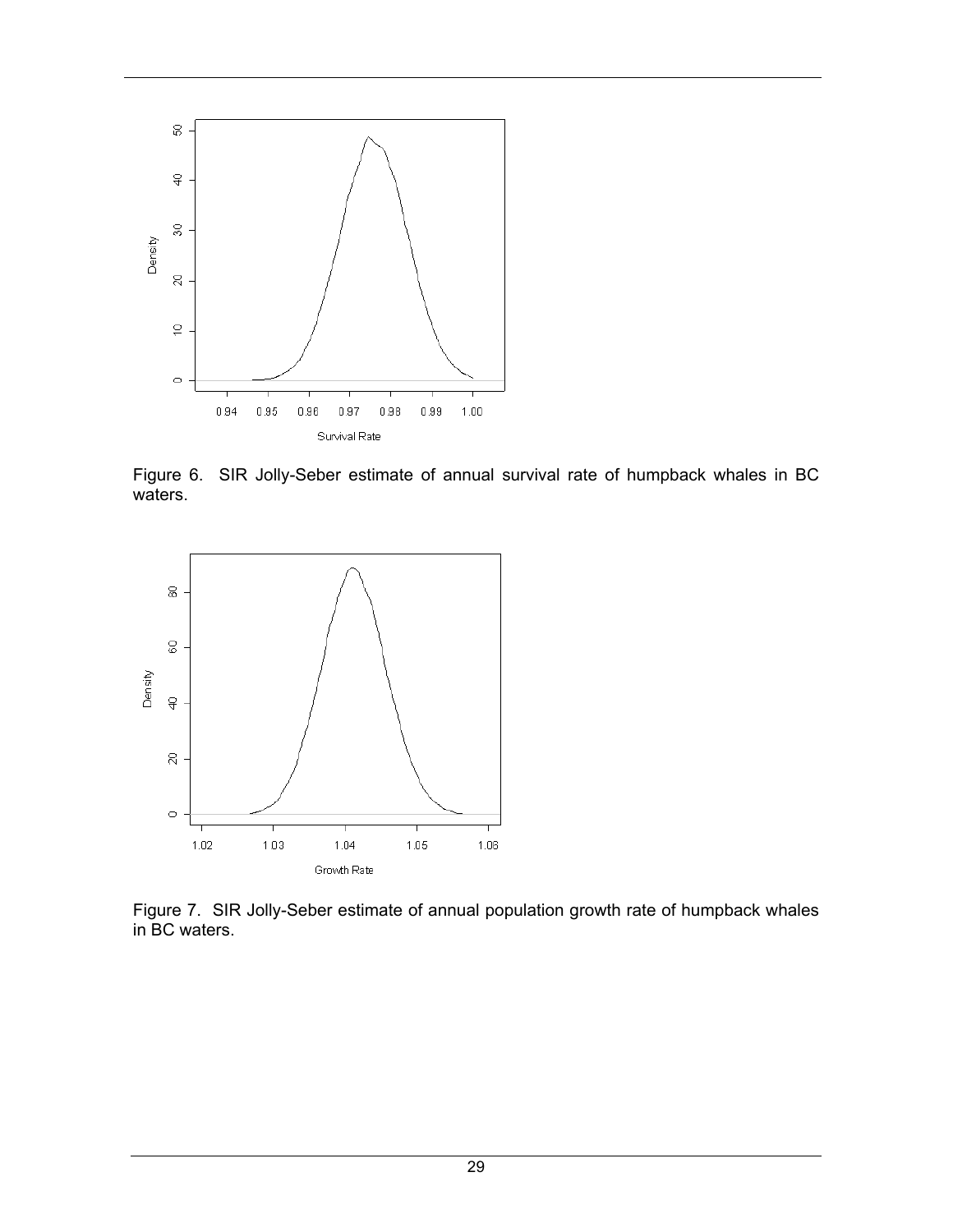

Figure 8. Estimated forward population trend of humpback whales in BC waters over the next 30 years (with 95% confidence intervals).



Figure 9. Seasonal representation of the number of days that an identification photograph was taken (effort days) and the cumulative number of individual humpback whale identifications obtained in BC in each month during 1992-2007 (bottom panel), and identifications per unit effort (top panel).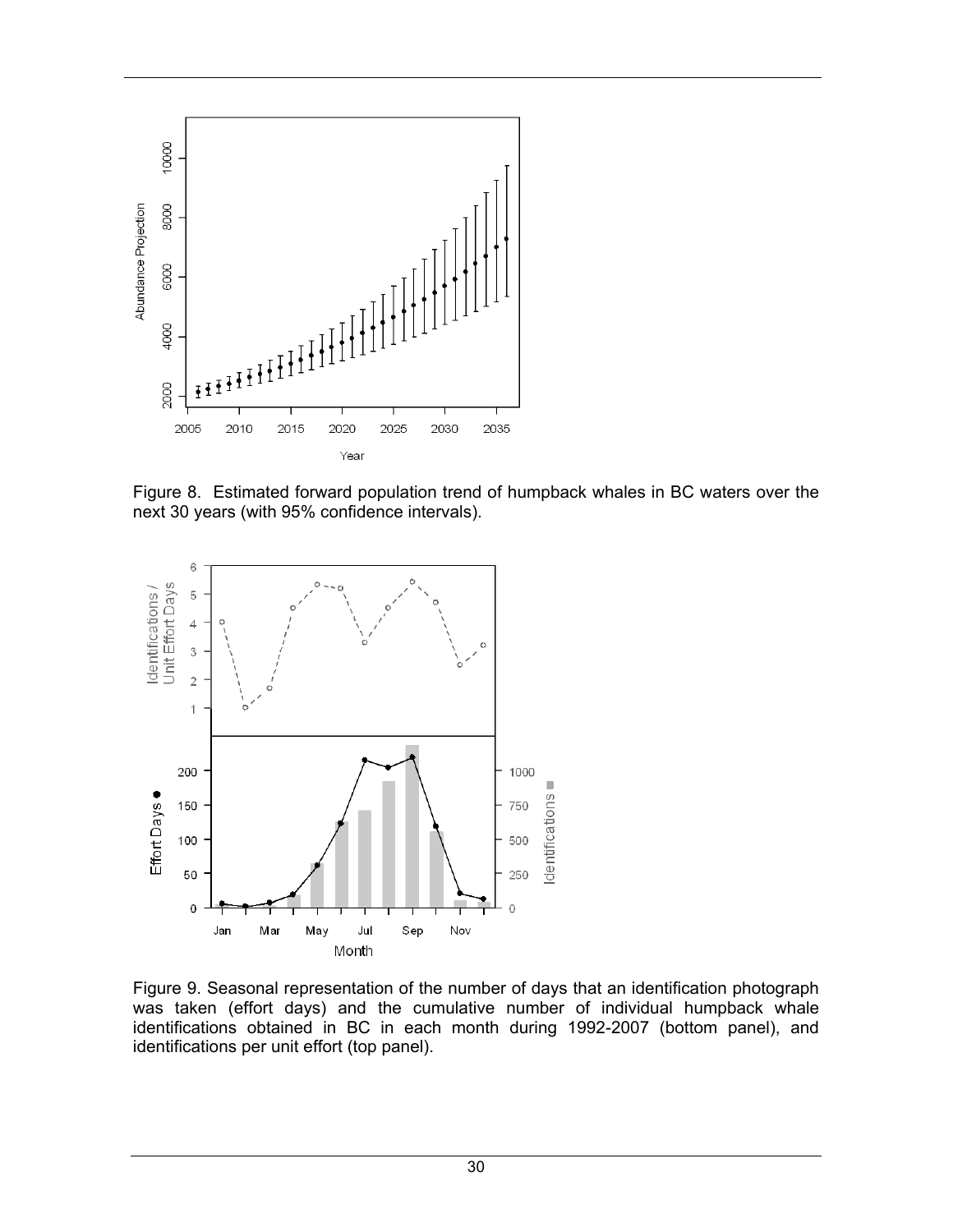

Figure 10. Locations of 629 humpback whales killed off the BC coast during the whaling periods of 1924-28 and 1949-65.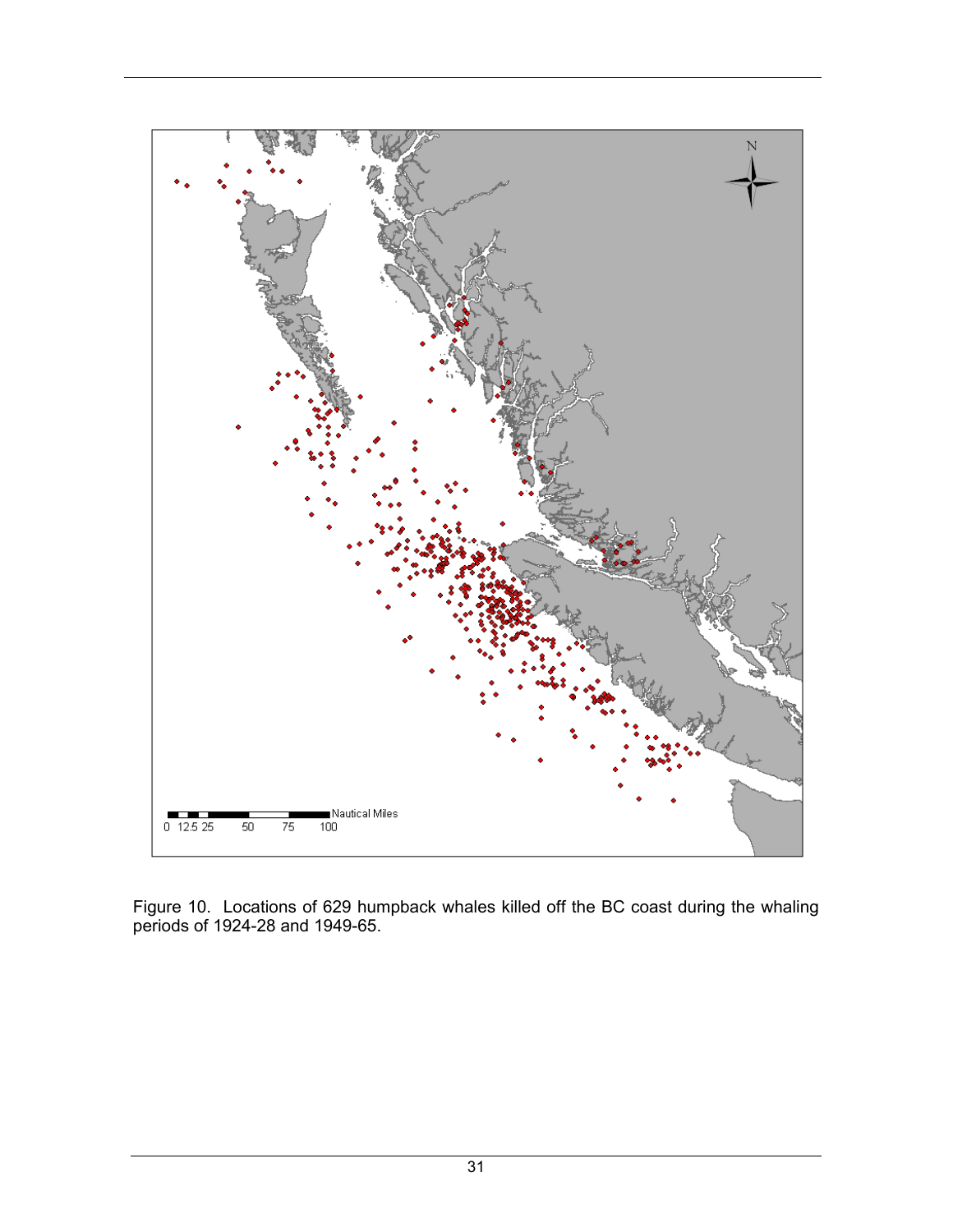

Figure 11. Locations of 1906 humpback whale sightings made during 26 DFO shipboard cetacean surveys, 2002-2008. Red dot indicates location of one or more humpback whales, blue lines indicate on-effort survey track.